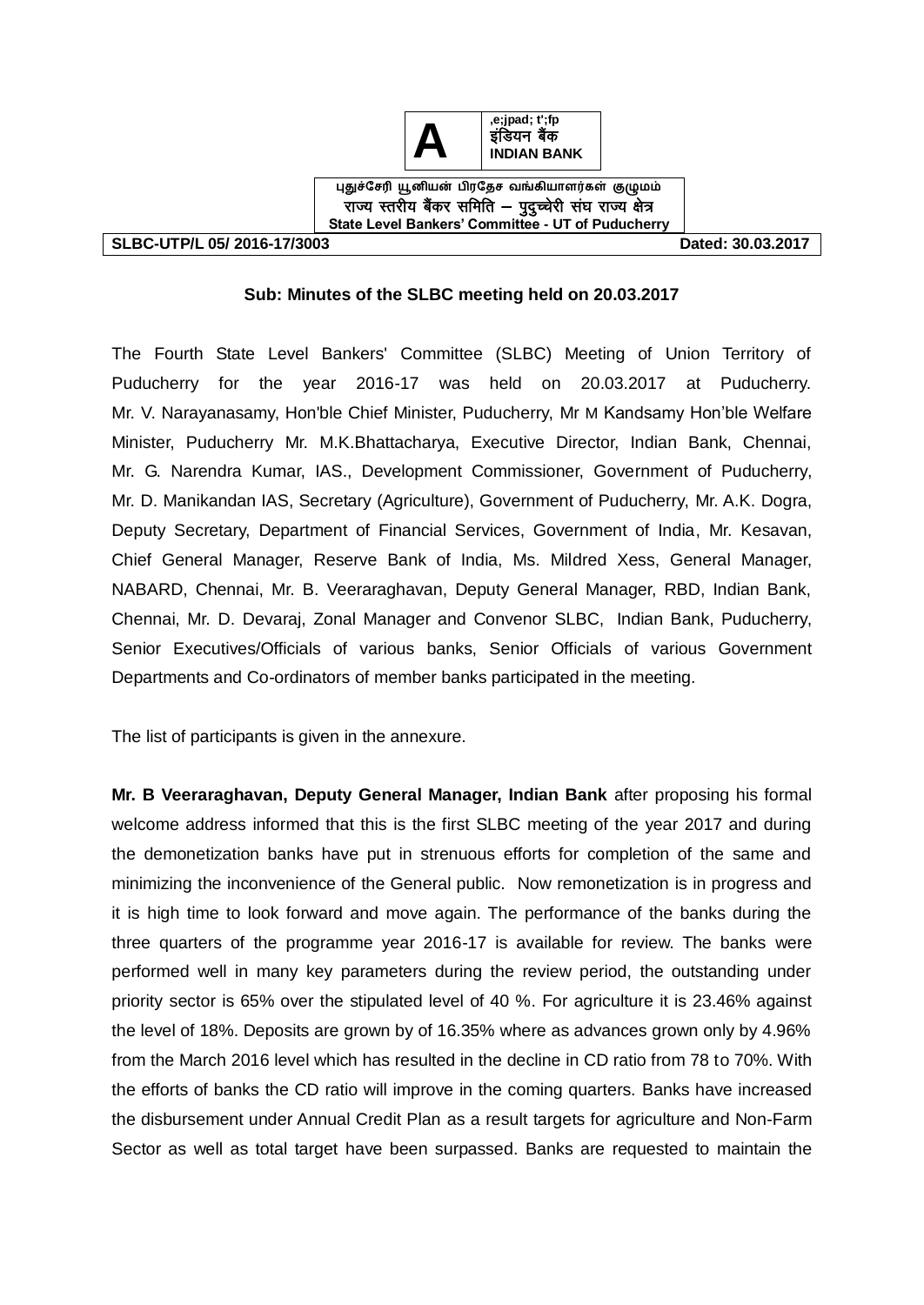same tempo and endeavour to surpass the annual target in all sectors under ACP in the current quarter too.

Under PMJDY, he requested all Banks to activate Zero balance accounts and also to extend credit facilities to the eligible account holders, either through KCC to farmers or GCC/OD to non-farmers. Rupay cards are also to be distributed to all and to be sensitised regarding Less-Cash transactions. Under PMJJBY, PMSBY and APY banks have shown good progress in enrolment and he requested banks to ensure that all the eligible persons are covered under these schemes.

**Shri M K Bhattacharya, Executive Director, Indian Bank in his presidential address** congratulated all the Bankers and Government Departments in the Union Territory of Puducherry for their excellent co-operation and unstinted support extended in implementing all programmes and schemes. It is such co-operation and support that has resulted in achievement of vital banking parameters such as Priority sector advances being 65% against the target of 40%, Agri advances being 23.46% against the target of 18% as mandated by RBI. In respect of weaker sections, the achievement is 15.19% against the target of 10%. Under Minority community loans, the achievement as on December 2016 has grown marginally to 15.04% as compared to 14.78% during September 2016 quarter. During the year 2016-17 in UT of Puducherry, deposits have witnessed a YoY growth of 21.96% and advances 9.98% as against 9.62% and 8.93% in the corresponding previous year. Bankers in the UT of Puducherry deserve compliments again. He requested all the banks to continue the same tempo in the current year.

#### **PERFORMANCE UNDER ANNUAL CREDIT PLAN**

- $\triangleright$  The Achievement in terms of credit disbursement made under Annual Credit Plan for 2016-17 is 100.83% of the target. He requested banks to continue the same tempo during the financial year 2017-18 and surpass the targets set for the UT of Puducherry. It is heartening to note that as of December 2016 under ACP, the achievement is more than 100% (Agriculture- 108.89%, Non Farm Sector- 103.75%) and Other Priority Sector- 92.49%.
- $\triangleright$  All banks in the UT of Puducherry are extending credit support under various Government sponsored programmes and other developmental schemes and participating actively in various poverty alleviation schemes, income generation and employment guarantee programmes of the Government.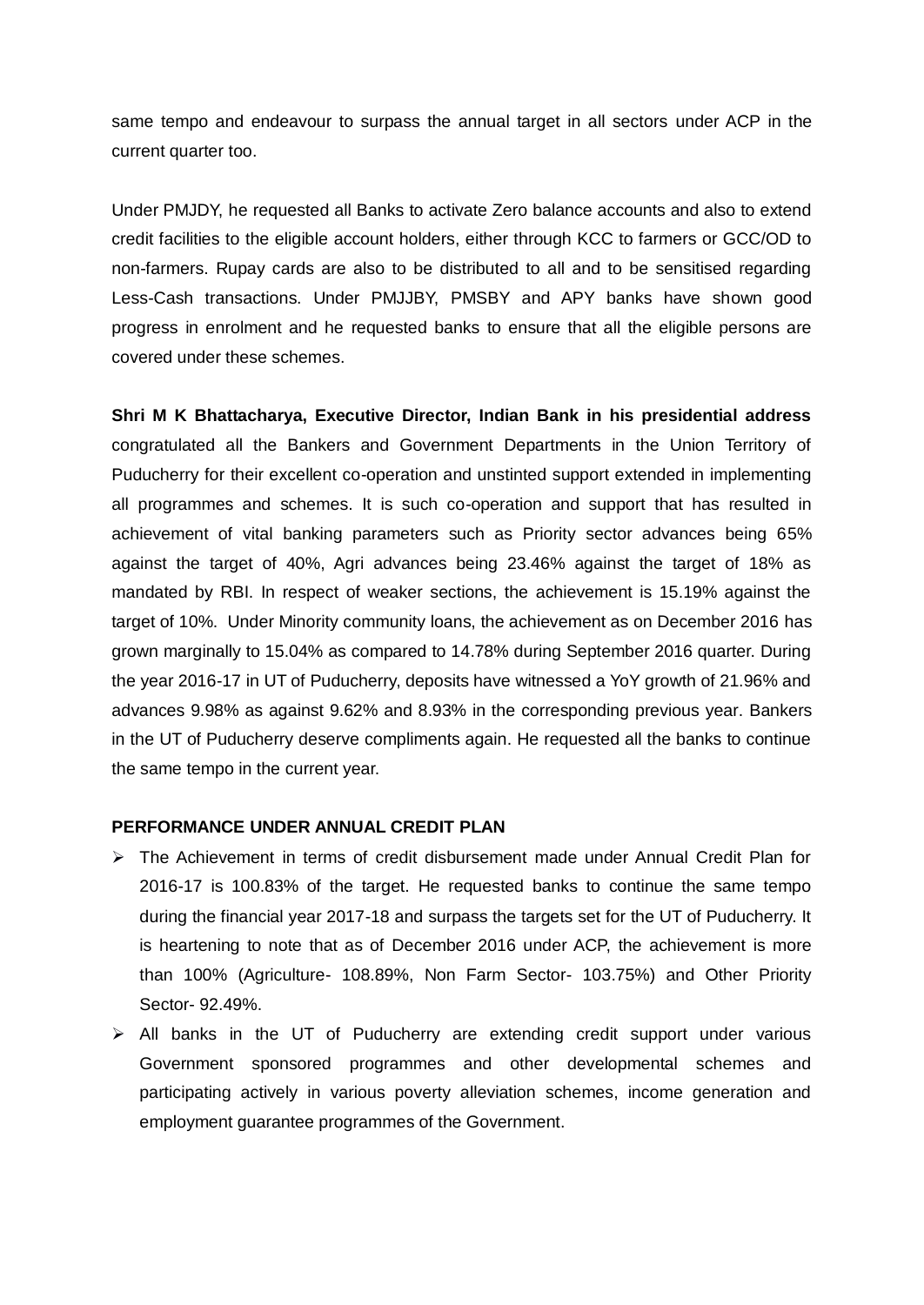### **FINANCIAL INCLUSION**

- $\triangleright$  We are all aware that seeds of financial inclusion were sown in this part of the country more than a decade ago.
- Pradhan Mantri Jan Dhan Yojana (PMJDY), a flagship programme of the Government of India (GOI), is a big success in our UT. More than a lakh and Twenty four thousand accounts have been opened under PMJDY and Rs.32.94 crore of deposits mobilized. He expressed happiness that 80.74% of these accounts are Aadhaar seeded whereas the national average is only 56.80%.
- Even though percentage of zero balance accounts is around 17.45% in the UT, 6% less than the national average of 24.12%, He requested member banks to reduce it further and issue / activate RuPay cards to all the PMJDY customers. Overdraft (OD) to all eligible PMJDY accounts should also be disbursed simultaneously. To taste more success under the scheme, He requested member banks to impart financial literacy to spread awareness on banking across the people.

### **DEMONETIZATION:**

- $\triangleright$  Subsequent to the announcement of Hon'ble Prime Minister on 08.11.2016 regarding demonetization of Rs.500 and Rs.1000 notes, the guidelines issued by Government of India and Reserve Bank of India were followed by banks in UTP.
- $\triangleright$  Internal arrangements were made for hassle free transaction by general public in Banks on 10.11.2016.Bank staff worked beyond normal banking hours on 10.11.2016. The same trend continued for the next few days also.
- Banks functioned on 12th and 13th November both being holidays, suitable arrangements were made for smooth functioning of exchange, deposit and withdrawal activities.
- $\triangleright$  Services of Bank Mitras (BCA/FBC) were used to provide withdrawal in villages as well as in urban Centers. Micro ATMs were also put into use in needy locations. Services of Mobile Vans, Mobile ATMs were also provided in places like hospitals and places of tourist attraction to cater to their currency needs. Voluntary help of retired bank officials were used for managing the process.
- $\triangleright$  The ATMs recalibration work was started by banks from 16.11.2016 onwards. The dispensation of Rs.2000 notes was also started on 18.11.2016.
- $\triangleright$  Special counters were opened for senior citizens on 19.11.2016 for exchange of Specified High Denomination bank notes.
- Joint Secretary from Government of India visited Puducherry and Karaikal on 22.11.2016 and 23.11.2016 for an impact study on demonetization. He had discussion with banks and other Government Departments.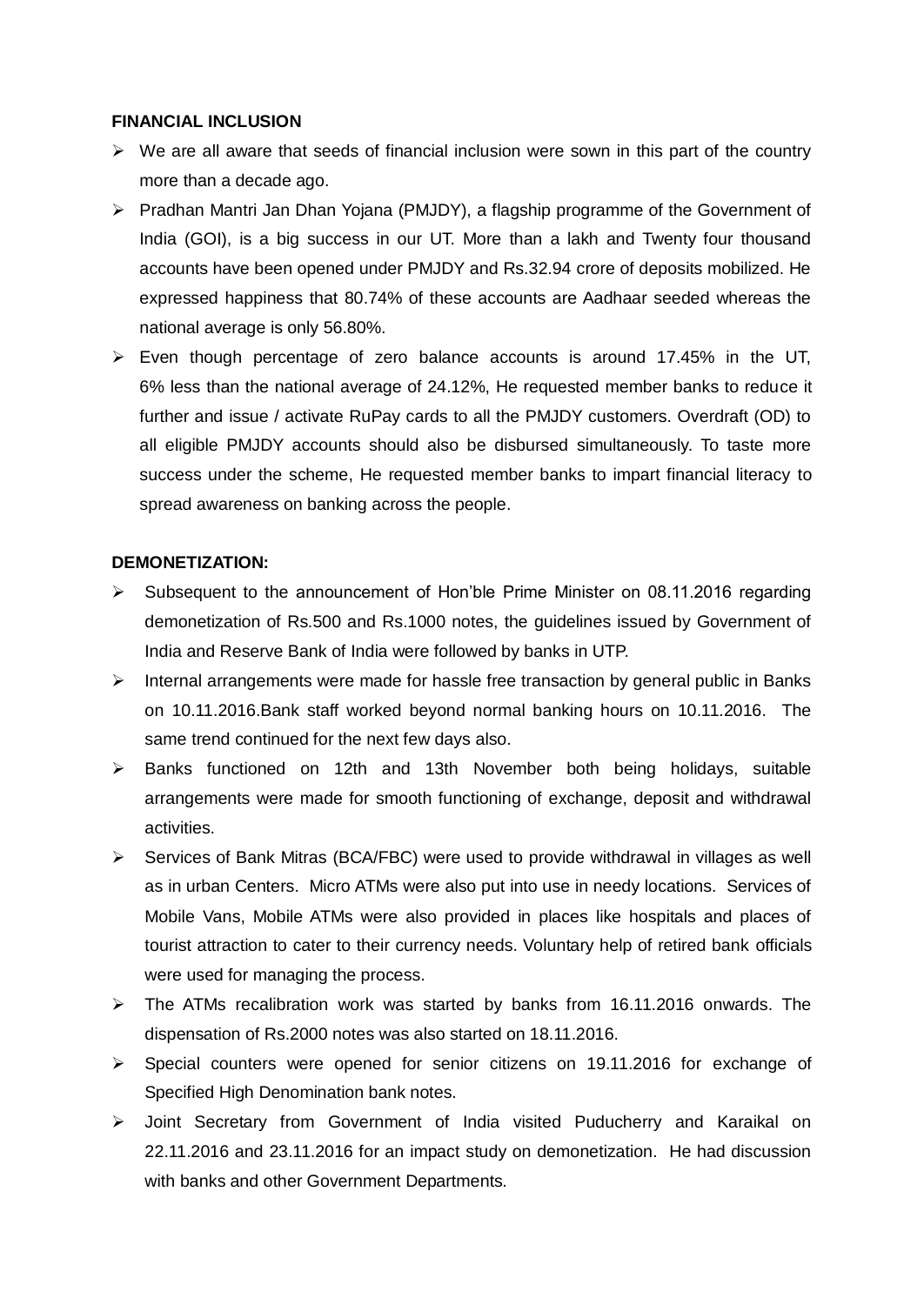- $\triangleright$  Banks conducted camps on 26.11.2016 and 27.11.2016 both being holidays and collected applications for account opening from the workers of un-organized sector. Aadhaar mandates were also collected during the process.
- SLBC in co-ordination with Labour Department, Government of Puducherry organized camps from 28.11.2016 onwards. So far 150 camps have been organized and 3161 accounts have been opened.
- $\triangleright$  Convenor SLBC, LDM and Secretary (IT) also participated in the live interface programme in Doordarshan on Digital Transactions.
- $\triangleright$  Interface with traders has also been organized in Town and Villages of UT of Puducherry to provide information regarding various digital modes available for transactions.
- Total deposit of Rs. 500 & Rs.1000 notes Rs.853 crores was received after demonetization.
- $\triangleright$  Total payment made was Rs. 657 crores.

### **GLOBAL ECONOMY:**

- 1. Global growth is projected to slow to 3.1 percent in 2016 before recovering to 3.4 percent in 2017. Global growth is projected lower reflecting a subdued outlook for advanced economies particularly following Brexit and weaker growth in the United States.
- 2. Advanced economies are to expand just 1.6 per cent in 2016 and are expected to improve marginally to 1.8 per cent in 2017.
- 3. IMF in its World Economic Outlook (October 2016) highlighted the precarious nature of the recovery, particularly for the Advanced Economies, eight years after the global financial crisis. Persistent stagnation could further fuel populist calls for restrictions on trade and immigration and may impede productivity, growth, and innovation.
- 4. Near term growth for advanced economies will be supported by easy monetary policy and structural reforms for faster growth. Most advanced economies are currently facing slowing productivity and aging population. To aid growth, faster structural reforms such as increased government spending on education, technology and infrastructure to expand productive capacity is required.
- 5. Growth in Euro Area is expected to increase to 1.7 per cent in 2016 and decline to 1.5 per cent in 2017 post Brexit impact.
- 6. Growth in Japan, the world's number 3 economy, is expected to remain subdued at 0.5 per cent in 2016 and 0.6 per cent in 2017. In the near term, Japan's economy will be hampered by a shrinking population.
- **7.** Whereas, Emerging Market and Developing Economies, growth will accelerate for the first time in six years, to 4.2 per cent in 2016 and is expected to grow further to 4.6 per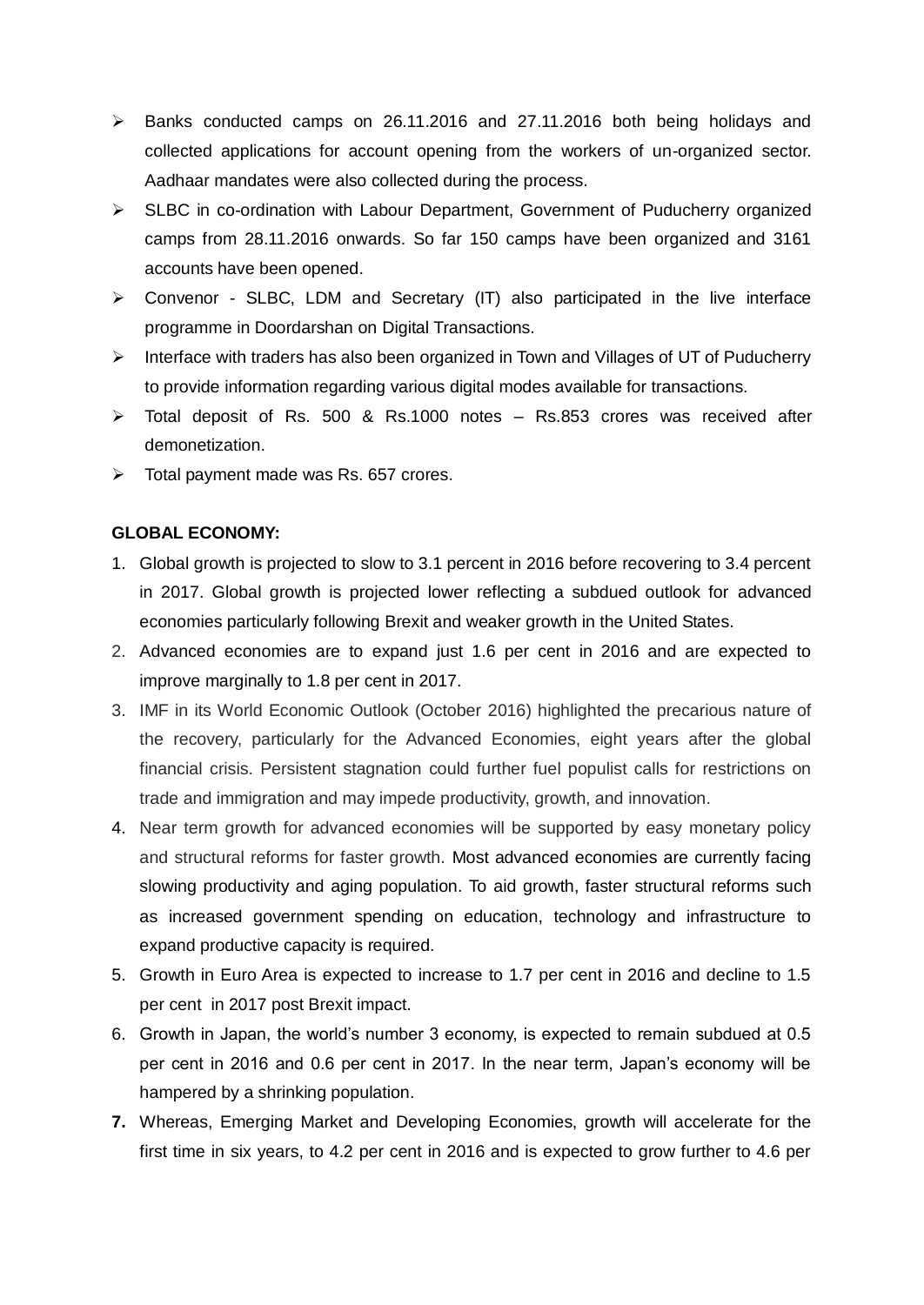cent in 2017. China's economy, the world's second largest, is forecasted to increase to 6.2 per cent in 2017.

#### **INDIAN ECONOMY**

- 1. The recent move by the Government to demonetize both Rs.500 and Rs.1000 notes on November 8, 2016 is expected to have a short term impact on the economic growth as currency circulation has declined which has impacted consumption demand as well as production. Consequently, given the expected loss of growth momentum in Q3 and waning effects in Q4 alongside the boost to consumption demand from higher agricultural output and the implementation of the  $7<sup>th</sup>$  CPC award. RBI in its recent monetary policy statement reduced the GVA growth for 2016-17 to 7.1 per cent from 7.6 per cent previously projected.
- 2. CPI inflation eased to 3.63 per cent in November 2016 as against 5.41 per cent in November 2015 partly due to low base effect. For the month of December, prices of perishables and pulses are expected to ease further due to lower consumption demand particularly in rural areas. However, there are upside risks such as base effects are expected to reverse and fuel inflation is expected to rise on the back of OPEC's decision to reduce production of crude oil.
- 3. IIP growth for October 2016 *contracted* by 1.9 per cent vis-à-vis 0.7 per cent in September 2016. Mining sector remained *contracted* by 1.1 per cent in October 2016, while it was higher at 5.3 per cent in October 2015. Growth in Electricity sector declined marginally to 1.1 per cent in October 2016 from 9.0 per cent in October 2015. Manufacturing sector *contracted* by 2.4 per cent in October 2016 as against 10.6 per cent in October 2015. The impact of demonetization is said to have an effect on Consumer Durables, Automobile sector, Cement industry and manufacturing sector for the rest of the financial year as these sectors are predominantly cash-centric.
- 4. Exports during November 2016 continue to show a positive growth of 2.29 per cent to US\$ 20009.58 million as compared to US\$ 19560.92 million during November 2015. Imports during November 2016 were valued at US\$ 33018.45 million which was 10.44 per cent higher over the level of imports valued at US\$ 29896.41 million in November, 2015. Trade deficit for April-November, 2016-17 was estimated at US\$ 66178.82 million which was 25.28 per cent lower than the deficit of US\$ 88574.09 million during April-November, 2015-16.

Given the short term interruption in production and services due to withdrawal of Specified Bank Notes of Rs.500 and Rs.1000 denomination and other global factors such as increase in crude oil prices, interest rate hike by US Federal Reserve are expected to have a negative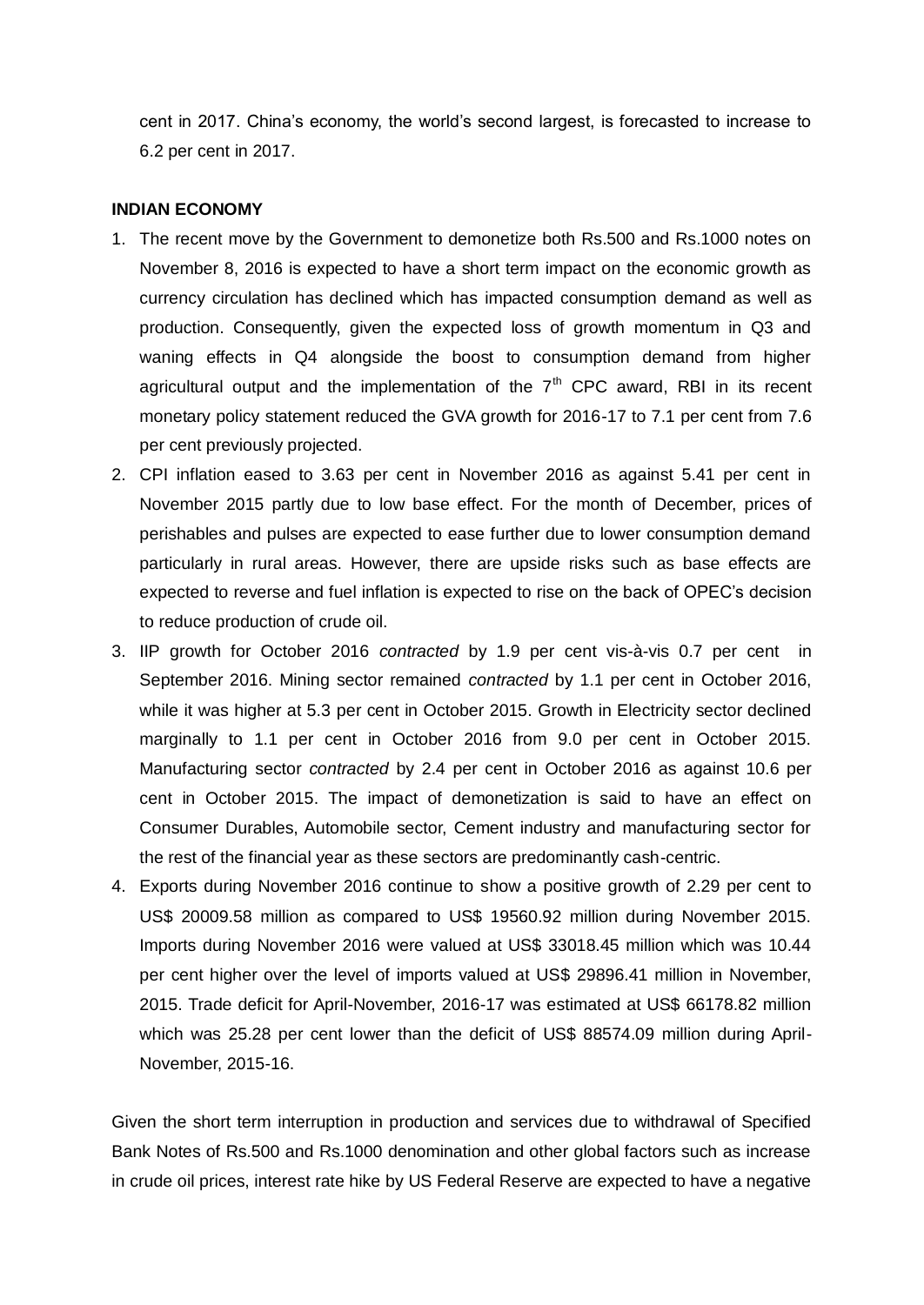impact on the growth of the economy. Going forward, the changing of dynamics of the impact of demonetization and policy decision announced under the Union Budget will provide a path for the new financial year.

As there is a cost to the liquidity we cannot refuse taking money as deposit but we have to deploy it properly to improve the CD ratio and all the banks have to take steps in this direction. The year on year growth in advances is at 9.98%. Under Annual Credit plan cooperative sector also has to achieve their targets. Post demonetization co-operative sector is also to be given equal importance and it is hoped that they would be achieving their targets in the fourth quarter. Under Financial Inclusion banks are opening accounts, financial literacy is to be provided. To service these account holders more Bank Mitra are to be engaged. People are to be provided with information regarding availability of digital modes of transactions. Whatever new means of banking come the basic of banking which includes brick and mortar branch and staff cannot be replaced.

**Dr. G. Narendra Kumar, IAS, Development Commissioner, Government of Puducherry**  in his address informed that SLBC is an important forum where many things for the welfare of the state are discussed. I have to place in record of my appreciation for the good work done by all our bankers throughout the course of the demonetization. They worked so hard and reduced the agony of the citizen. They also helped the Government of Puducherry to organize the Digi Dhan mela in a very short notice of one and half days. As Mr. Bhattachariya was mentioning bankers will not go away just like that newspapers should not go away. Digital technology, Internet banking and intensity of digitalization are bound to increase in the coming days. During demonitisation more funds came in to the banks and more money is available for lending which will earn interest. With the increased use of digital banking more fees and charges are expected which will also increase the profits of the banks. So banks are going to gain in the near future. I think that both the ways banks stand to gain and it is responsibility of the bank to help peoples to take to digital ways of transactions for their own profits and to help peoples to hook in to a digital track. To spread digital literacy we have trained one member for each SHG in a village and that trained member in turn trains others in the group. In this way entire people in the community and village were provided a digital literacy and the cascading model repeated to cover almost all the people in the villages of Puducherry. Government of Puducherry is also providing training to SHGs at village level regarding benefits of digital payments. This is unique one of Digital literacy training in the country. But we have to do much in urban digital literacy promotion by using SHG in urban areas and residential welfare associations.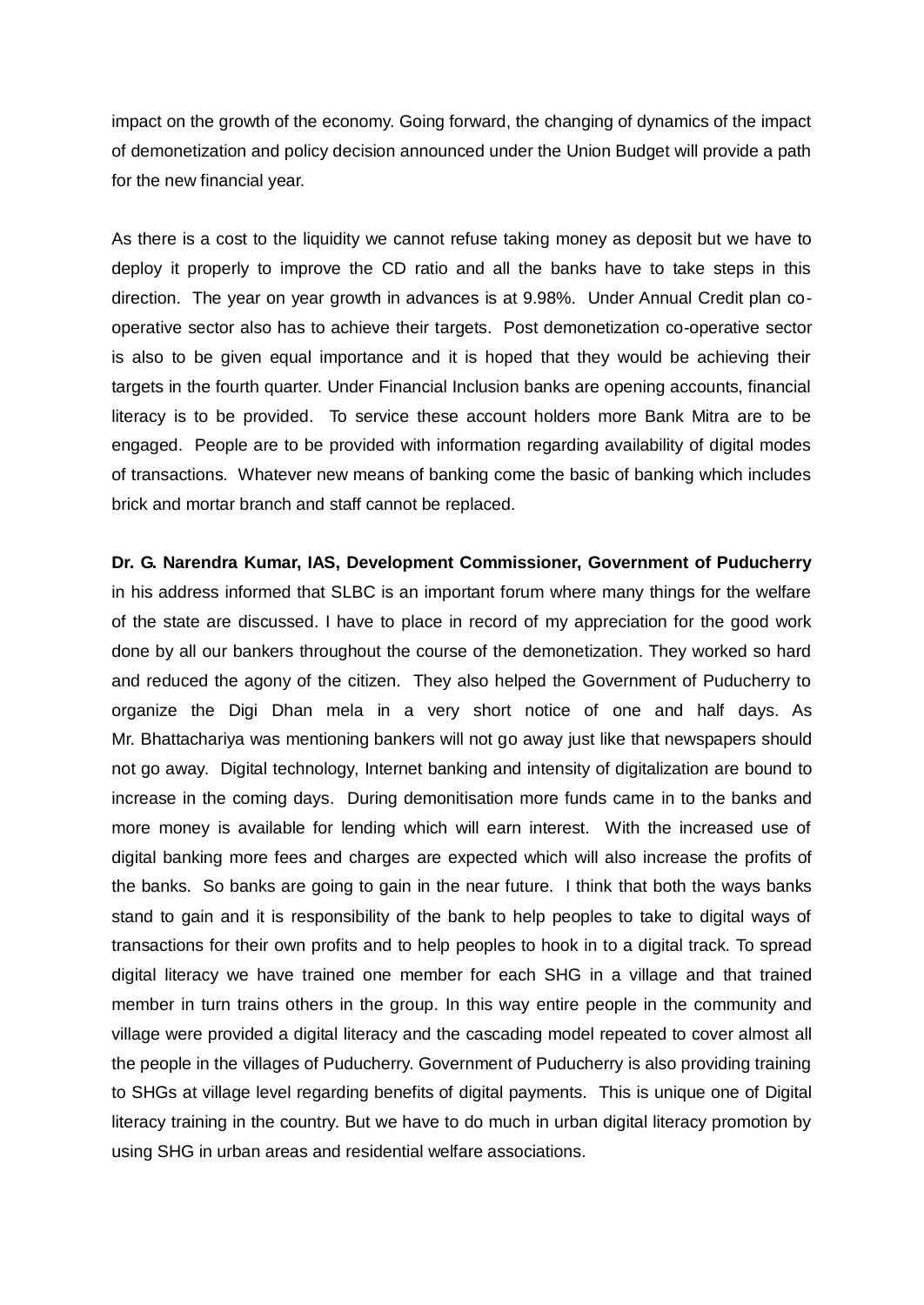Another important aspect is directive of Government of India for mobile seeding of all accounts, as mobile seeding will facilitate sending of SMS regarding credit or debit to the accounts. Banks have to send letters to account holders who have not seeded their mobile numbers then they have to follow-up so as to ensure that all accounts are seeded with mobile number. In some cases, mobile number may be already seeded with other accounts and then he may be willing to seed his mobile number in another account. Such option is also to be given to the account holders. In terms of the other issues, the implementation of GST would bring in lots of changes in the way we tax economic activity and we also has responsibility to see that economic activities goes higher and higher at Puducherry which will bring in lot of scope for lending. He also informed that in the recent video conference on digital transaction by Government of India has suggested for engaging Fair Price Shop as Business Correspondents. He requested banks to explore the same in view of the commitment of Government of Puducherry to provide old age pension(OAP) and other government benefits at the doorsteps of the beneficiaries.

**Shri A K Dogra, Deputy Secretary, Department of Financial Services, Government of India** in his address congratulated Shri MK Bhattacharya newly promoted ED for his welldeserved elevation. He stated that National Mission on Financial Inclusion was started during the year 2014 with the objective of ensuring bank account for all, Aadhar seeding, Mobile seeding and issuing and activation of of RuPay cards by States and UTs. Financial Literacy is to be imparted to all account holders. All PMJDY accounts are to be made operational. For these purpose State Level Financial Inclusion committee (SLFIC) under the Chairmanship of Chief Secretary was formed so as to find out a State Level solution within a certain timeframe. This is to be achieved at the earliest in view of the mandate for encouraging digital payments. In this direction, Government of India has asked all the stakeholders to launch a special drive during this month for Aadhaar and Mobile seeding in all operative individual accounts except for states where Aadhaar generation is low (viz. Assam and Meghalaya). For this weekly milestones have been prescribed along with delivery and activation of Rupay cards. The usage of Rupay cards is also to be ensured. Seeding of Aadhar to be reached hundred percent in PMJDY accounts and other SB accounts also to be seeded at the earliest. Here Financial Literacy should play its role. Farmers are to be provided with Rupay KCC cards so as to facilitate digital payment. The overall target under MUDRA has been achieved and sub sector Tarun needs to be improved so that the all sub target is also achieved. Banks also have to put in more efforts to ensure achievement of targets under Stand-up India Scheme. Banks have to lend more to improve the CD ratio which has come down from 78 to 70% after demonetisation. There is more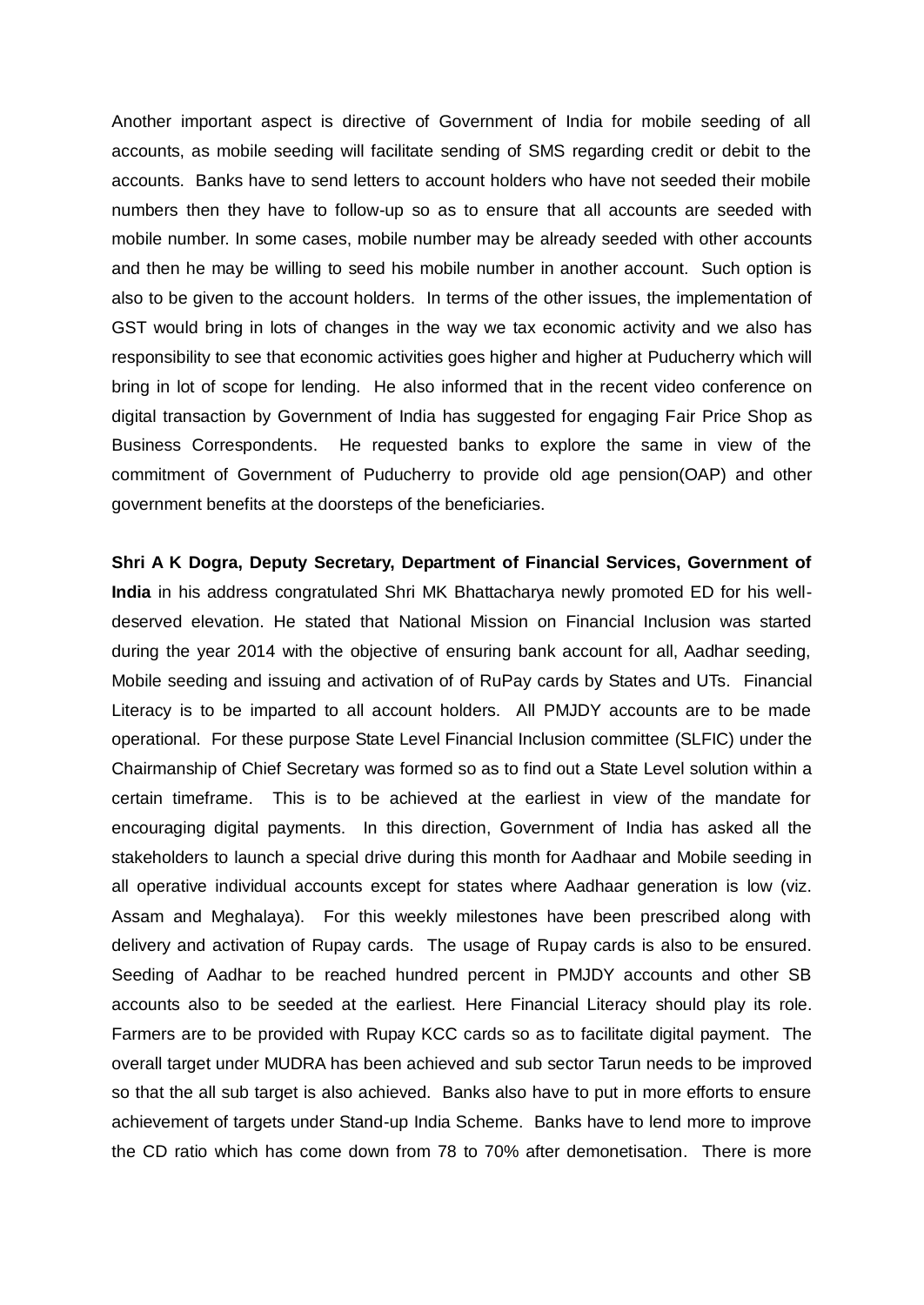scope for improvement in PM's flagship Social Security Schemes viz of PMJJBY, PMSBY, APY.

He completed his address with the wish that the rich experience of Shri MK Bhattacharya will benefit the UT SLBC and achieves more in the days to come.

**Shri N Manikandan, IAS, Secretary (Agri&IT) Government of Puducherry** in his speech informed that due to demonitisation and Digi Dhan Mela there has been regular interaction between bankers and government officials. This has helped in smooth transition during the demonitisation. As informed by ED, digitization cannot replace human touch but to give timely service some options are made available in online mode. IT department is going to introduce basic services of the Government in online mode for the benefit of general public. The payment of old age and other welfare pensions at the doorsteps through bank account is in the first phase and the land related documents are planned for the second phase. Now, people are personally visiting the government offices to avail these services but shortly we are going to offer them through online mode also. He informed that his interaction with bankers during the past 2 years have been cordial. The banks in Puducherry are very much concerned about farmers and they provide timely credit to them be it in floods or in drought, bankers provide adequate finance to farmers. He also sought the co-operation of banks for successful implementation of agricultural insurance scheme PMFBY. As Government is providing full premium subsidy to be payable by the farmers, banks only need to provide the list of farmers who have availed loan for cultivation of notified crop in notified area. He informed the forum of the awareness programs organized by Government in co-ordination with lead Bank regarding digital transactions including live programmes through media where they were able to dispel doubts of general public and increase the use of digital payments. Government transactions are slowly shifting to digital mode. In view of the non availability of adequate water for farming the need of the hour is providing timely and adequate credit and other relief measures to farmers. He requested banks to cover all the notified crops under applicable insurance schemes. In the end, he complemented lead banks for their role in demonetization and their cooperation in implementing of various Government sponsored programme. He informed that UT of Puducherry has been receiving all India award for good agricultural production continuously for the past 2 years which is due to efforts of the Government and extension of timely credit by the bankers.

**Shri Kesavan, Chief General Manager, Reserve Bank of India** in his address said that most of the points which he wants to highlight have already been outlined by other speakers. He informed that his department at RBI not only looks after financial inclusion and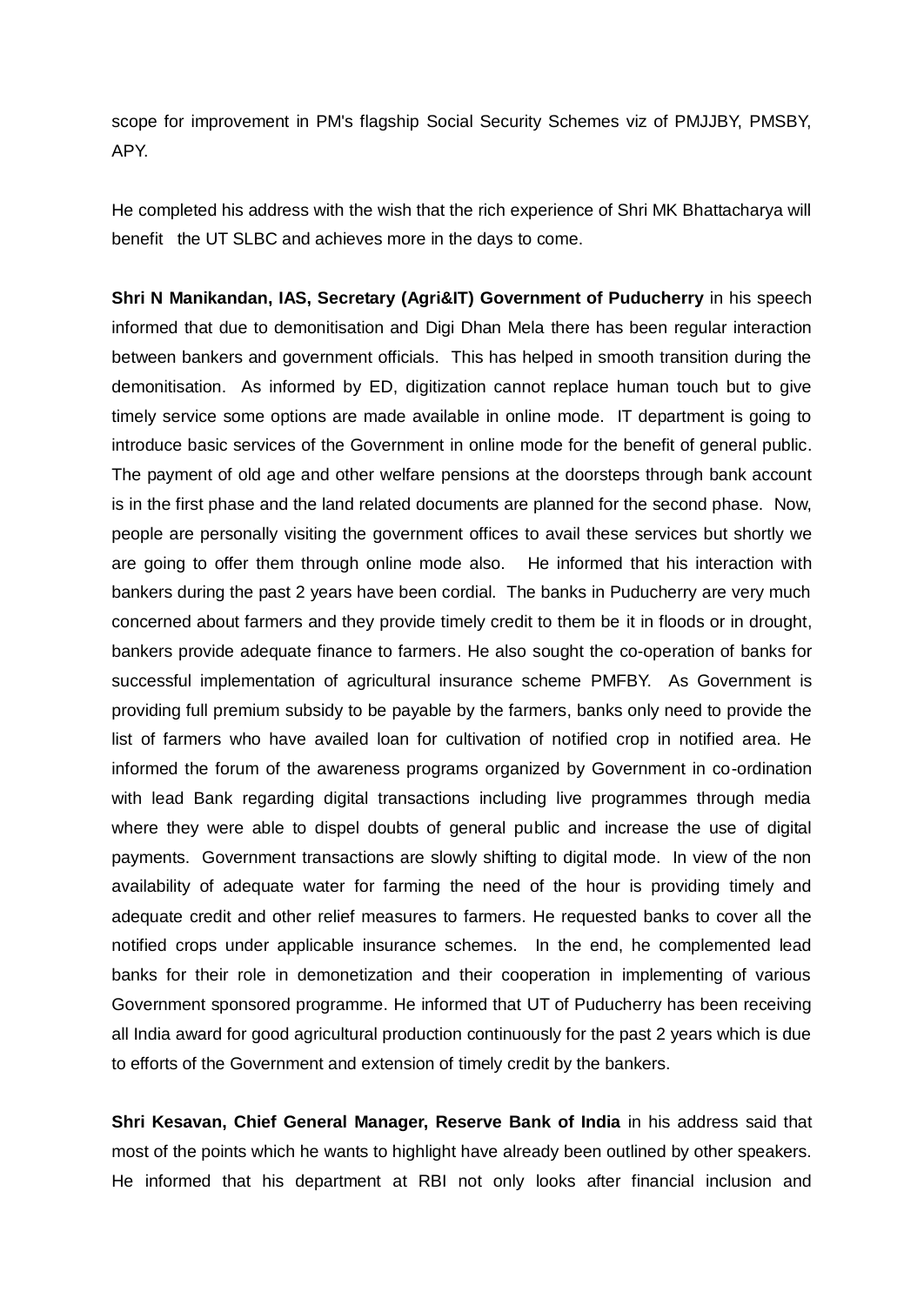development but also carrying forward some mandates of Government of India. With the demonitisation and drive to encourage digital transaction, many monetary policy initiatives have been introduced by RBI. RRBs and Co-operative banks are being treated on par with commercial banks in digitization. The digital initiatives have been included in the Financial Literacy Programme. Financial Literacy centres have been requested to impart training on UPI, USSD and other apps in rural areas. In UT of Puducherry 4 villages with population above 5000 have been identified for opening of brick and mortar and only one branch have been opened so far and he requested concerned banks to open the other three branches at the earliest. BC services cannot substitute a bank branch as already demonstrated during the demonitisation time. So existence of a branch is important for financial inclusion. Southern zones are forerunner in extension of gold loan and in this regard we had some supervisory concern. Banks are requested to lend more in the coming quarters to improve the CD ratio which have come down during the period September 2016. Priority Sector achievement is well above the required 40% but we observe small decline in achievement which needs to be addressed.

**Ms. Mildred Xess, General Manager, NABARD, Chennai** in her address expressed happiness regarding the achievement of targets under Agriculture but major part of the lending has gone to short term loans. Banks have to lend atleast upto 25% to term loans which will help in capital formation. There is more scope for term lending under agriculture and allied sector in the coming day which is to be properly utilised by the banks. The blockwise performance can be discussed in the BLBC meeting with the field level functionaries where the opportunities available for lending can be discussed and implemented. The discussion can be collated and presented in the SLBC meetings for macro level interventions if any. Farmers, SHG members and local level entrepreneurs can be invited for the BLBC meeting to discuss the available avenues for term lending. Grass root level participation will help in recovery also. Area specific schemes under Animal husbandry, fisheries, rural infrastructure etc. can be discussed in the meeting. She also requested Government to provide marketing support for agriculture and allied activities. Nabard is providing funds for various rural infrastructure projects through RIDF. This is being utilized by Government for providing various facilities. She requested banks to provide Rupay KCC cards to farmers which will help in encouraging digital payments among farming community. Union budget has been presented and it includes allocation for skill India project. The funds can be utilized for providing self employment skills and the trained persons are to be adequately provided with bank finance for taking up income generation activities. Financing to SHGs and JLGs is an important part of rural empowerment. They can be encouraged to acquire more skills and financed for various activities. The digitization of SHGs through E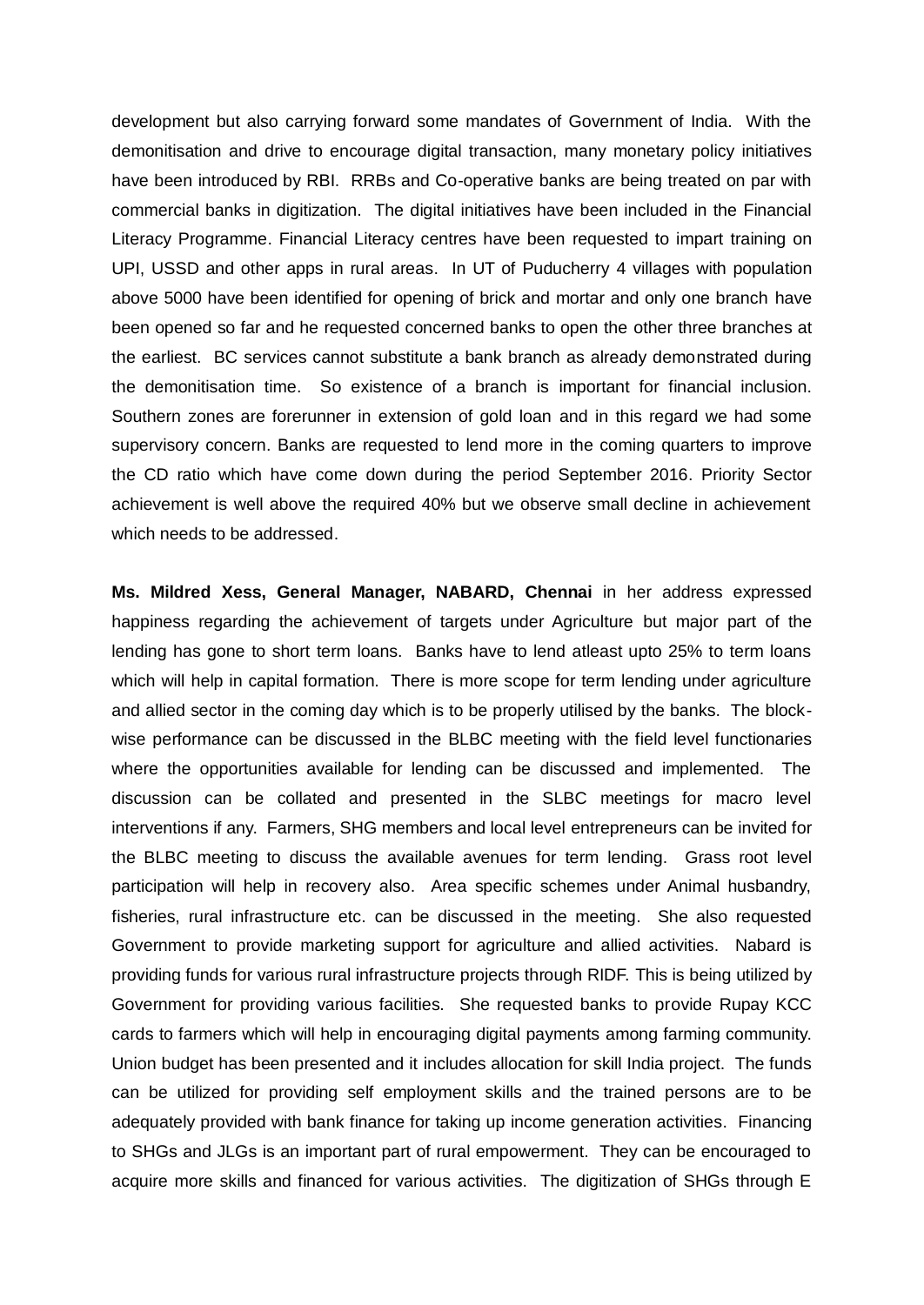Sakthi project will help in identification of skill needs of the SHGs. She requested banks to extend their fullest co-operation for implementation of E Sakthi project.

**Mr M Kandsamy Hon'ble Welfare Minister, Government of Puducherry** in his speech informed the importance given by the UT Government to attain self sufficiency in milk production by encouraging rural women in milch cow rearing and requested banks to finance for the empowerment of rural women through DEDS scheme of NABARD. Adequate and timely finance by the banks will help a lot in this direction. Rural women are very much interested in buying additional milch animals to increase milk production. Identification of the borrowers is being carefully done so that repayment will be ensured. There is more scope for lending to self-employment schemes in industrial sector also. He informed that Hon'ble Chief Minister is very much particular that all development aspects are covered adequately when a new scheme is being drafted. He also requested banks to engage more number of BCs to disburse the old age pensions being paid to the beneficiaries without any difficulty for them to visit the bank branches.

**Shri V Narayanasamy, Hon'ble Chief Minister of Puducherry** in his address informed that he has been closely following the discussions being taking place in the SLBC meeting and he has participated in almost all the SLBC meetings after his taking over as Chief Minister if available in the Station. He expressed that there is a need for better progress in certain areas so as to achieve the desired results. Banks are taking deposit from the public and without adequate lending they cannot earn profit. So banks have to lend more for the betterment of all the concerned. Rural areas deserve more credit in allied and ancillary activities. Government of India has launched Skill India project for skill development and self employment. This scheme encourages acquiring skill in various activities and Banks are requested to provide loans to start self-employment projects this will lead to industrial development. Business loans are to be encouraged in tourism related sector to exploit the potential. Tourism sector is also bound to grow in future with reintroduction of flight services. Banks are requested provide timely loans to agriculture and industry sectors to speed up the growth. UT administration is encouraging to establish new labour intensive industries in Pondicherry which will in turn provide more employment opportunities. Government is encouraging women entrepreneurs to take up income generation activities and banks to provide loans to diary and other developmental activities. Since the repaying capacity of women's is good, banks should support women's SHG group too. Timely and adequate credit under Educational Loans is very much needed to student's community for betterment of the society. He requested banks to discuss special package for relief and rehabilitation of sick industries like cashew scheme during Thane Cyclone which has helped in revival of the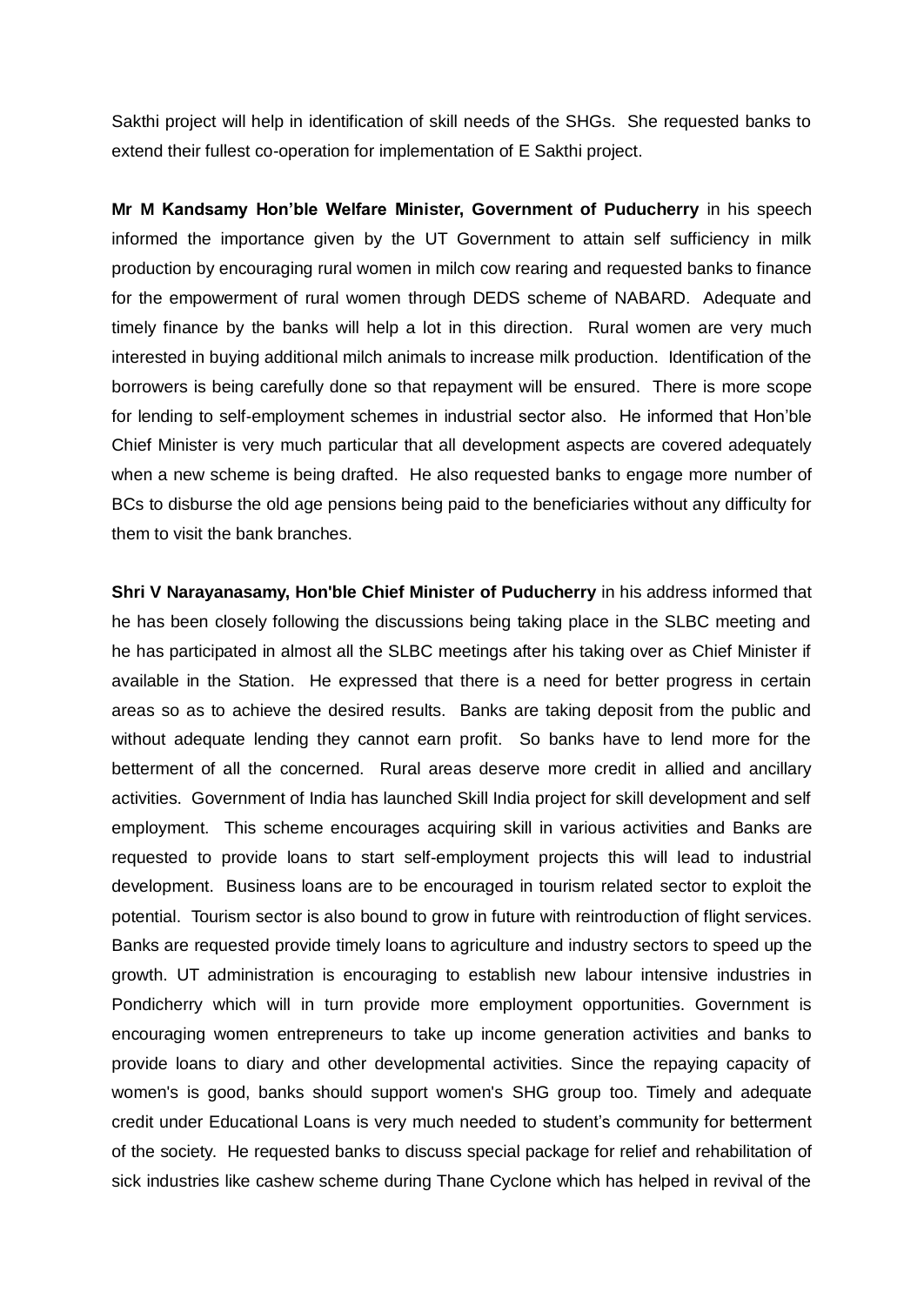cashew sector. Regarding payment of old age pension and widow pension, banks are requested to engage more BCs so as to provide the benefits of delivery in their doorsteps in co-operation with anganwadi workers of UTP Government. Under smart city project, Government has entered into MOU with French Government. This includes water supply and drainage schemes to be implemented shortly. Port development is also in progress with signing of MOU with Chennai Port for Pondicherry Port as sister port. He requested banks to contribute for purchase/maintenance of critical equipment in Government hospitals and schools through CSR activity.

Mr. D Devaraj, Deputy General Manager and SLBC Convenor presented the agenda items for discussion

### **AGENDA: 1 Confirmation of minutes of the SLBC Meeting held on 28.12.2016**

The minutes of the SLBC meeting held on 28.12.2016 was confirmed by the forum.

### **AGENDA: 2 Review of follow up action taken on the decisions of the earlier meeting**

## **2.1. DRDA-Allotment of Land for Indian Bank Self Employment Training Institute (INDSETI).**

The forum was informed that the issue was regularly pursued by INDSETI Director/Lead Bank. Project Director, DRDA informed that the land already identified at Villianur is proposed to be utilized for some other purpose and instead they have identified alternate land of around  $\frac{1}{2}$  to 1 acre at Gorimedu which is in the control of DRDA and file for allotment has already been cleared by the Council of Ministers and the necessary orders would be issued shortly. Deputy General Manager informed that only after allotment of land necessary funds will come from MoRD for building the necessary infrastructure. It has been informed by Government of India that the allotment of infrastructure fund for INDSETI is almost nearing its full utilization and if there is more delay in sending proposal to Government of India adequate funds may not be made available. So the forum once again requested the department to issue the necessary allotment at the earliest. The forum requested Director, INDSETI to follow-up with the department for early allotment of the land.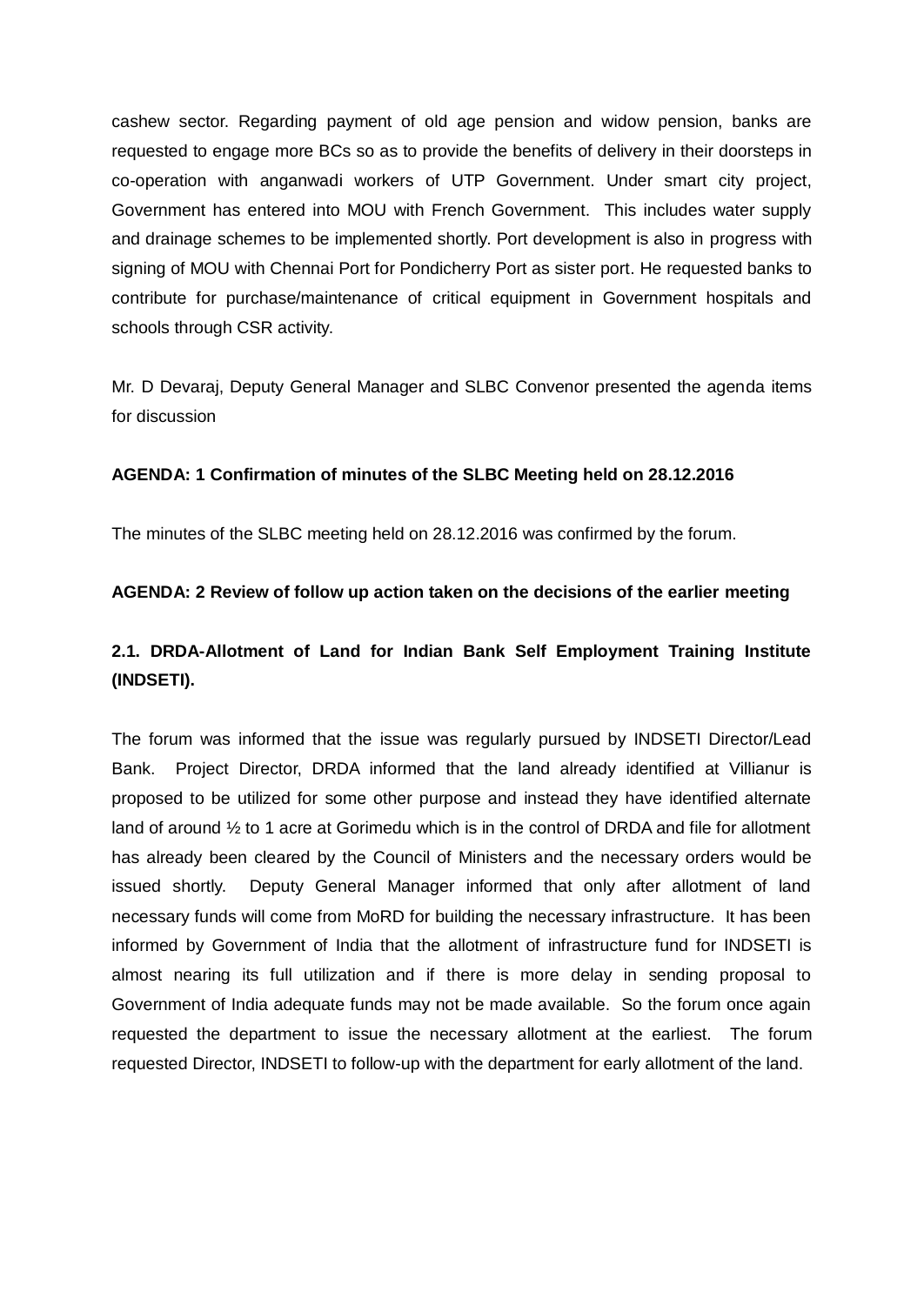#### **2.2 Opening of branches in villages with population above 5000**

The forum was informed that 4 villages with population of above 5000 which is not having a bank branch of scheduled commercial bank in UT of Puducherry were identified and allotted to 3 banks. So far one branch at Seliamedu village has been opened by Indian Bank. Puduvai Bharathiar Grama Bank which was allotted Kurumbagaram village in Karaikal region has expressed its inability to open a new branch at the allotted area and other banks have informed that branch would be opened during the current year in other two centre Sorapet and Pandasozhanur respectively by Bank of India and Indian Bank. At present these villages are being provided with banking services through Bank Mitras. Deputy General Manager informed that in the forthcoming core committee meeting the re allotment of the village will be made to any other bank, if willing. General Manager, RBI has requested the banks to complete the opening of the branches before the first quarter of 2017-18. Executive Director informed that if the village is a Sub Service Area then the banking services is to be provided by the allotted bank at the earliest and BC services will not substitute for Bank Branch services. So Branch is to be opened as per the timeline and allotment already prescribed.

#### **AGENDA: 3 – New Issues**

#### **3.1 Pradhan Mantri Fasal Bhima Yojana**

Convenor, SLBC informed that with regard to implementation of PMFBY, Government of India, Ministry of Agriculture & Farmers Welfare has requested banks to issue acknowledgement receipt with synopsis of their policy and pocket size folio for ease of carrying. The formats are placed for information of the members. The notification issued by Government of Puducherry which was circulated the banks is also placed for information of the banks. All the banks are requested to take note of the same and ensure providing insurance cover to all notified crops grown in the notified area in view of the availability of premium subsidy. The position regarding farmers enrolled was also informed to the forum for due compliance. Official from Agriculture Department informed that banks need not collect any premium but they only have to give the list with all the details. In UT of Puducherry 2 insurance companies viz UIIC and and AIIC have been selected for crop insurance respectively for Pondicherry and Karaikal region. Executive Director requested the department to have a Dashboard containing all the details so that even a farmer can access the same to find out whether his crops has been covered under the scheme or not. Bankers can also have access to this dash board to find out the details of insurance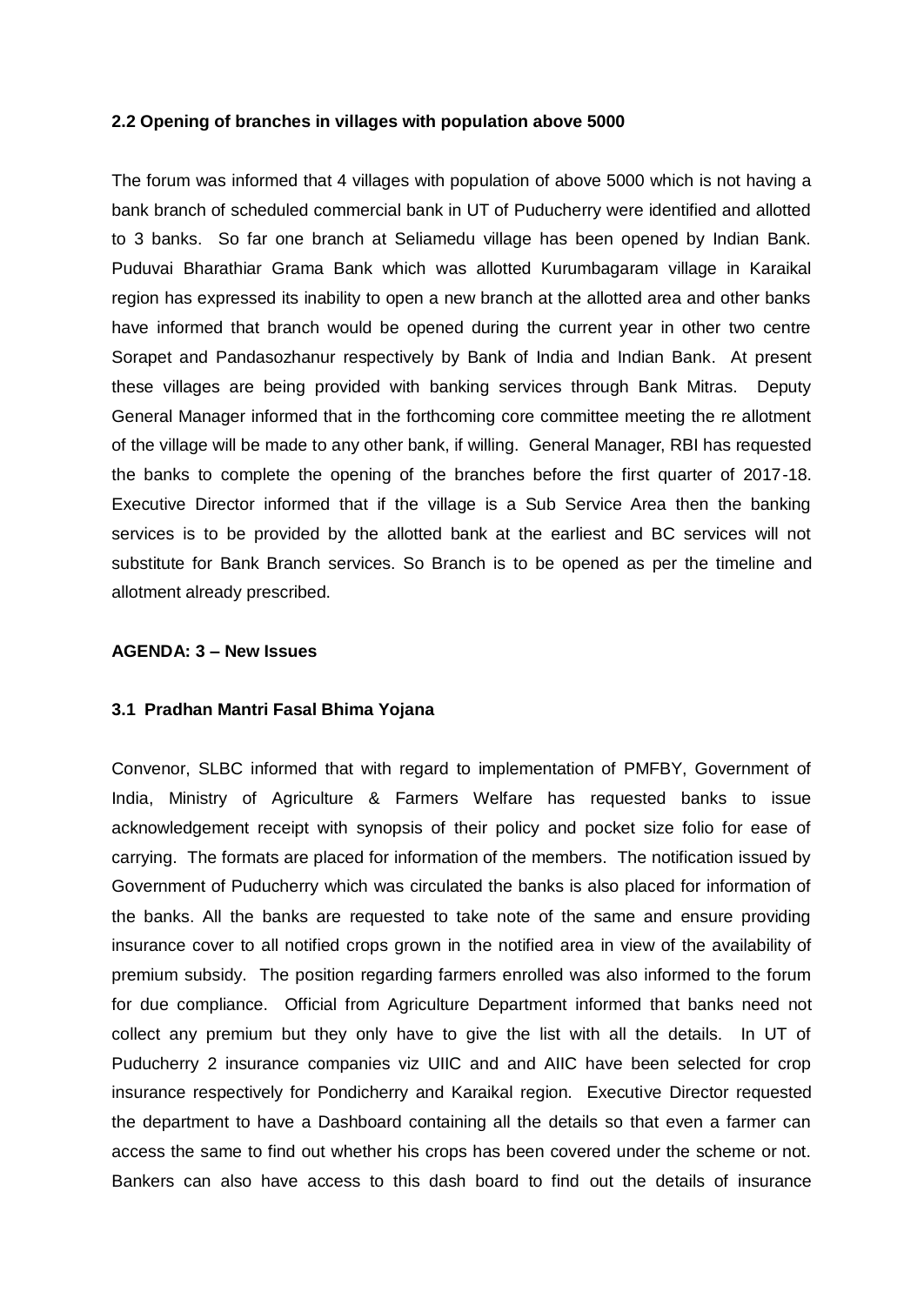settlement etc. The contents and other details to be made available in the dash board may be discussed with all the stake holders and decided accordingly. Secretary (Agriculture) informed that UT Government aim is to ensure coverage of all the 10000 farmers under this schemes and he requested the fullest co-operation of the bankers for operationalisation of online dash board.

# **3.2 Relaxation of EDP before release of loan installment in respect of PMEGP proposals, sanctioned upto 31.03.2017**

The forum was informed that Government of India has taken a decision for relaxation for EDP before release of loan installment in respect of PMEGP proposals sanctioned by the banks upto 31<sup>st</sup> March 2017 for the programme year 2016-17. In view of the decision banks were requested to disburse the first installment and claim subsidy. The EDP training will be provided within one month of disbursement of the first installment.

### **3.3 DigiDhan camps**

The convener has informed that NITI Aayog is organizing 100 DigiDhan Mela all over India to promote digital payments from 28.02.2017 and one of the Mela is organized in Puducherry on 08.03.2017. It was informed that 30 Stalls were put-up during the mela in which Banks, oil marketing companies, Government Departments, Co-operative sector retail outlets, traders, Common Service Centre and UIDAI provided all available digital services to the visiting public. Sale of various products was made through cash-less digital mode. Stalls were made available to 14 banks including Co-operative bank and Regional Rural Bank. Sale of various products was made through cash-less digital mode. At the venue, 117 merchants registered for POS, 242 bank accounts were opened, 79 Debit cards, 58 prepaid cards were distributed. 297 Aadhaar seeding and 405 mobile seeding mandates were received. Assistance was provided to 317 regarding usage of UPI and bank wallets. 60 AEPS transactions were also done during the mela.

The forum was also informed of the communication received from Government of India regarding scheduling of Digidhan workshops and digidhan camps in various states of the country with the view to undertake capacity building and on boarding the self organized small and medium businesses/traders on Digital Payment initiatives across India. The workshop has been scheduled on 25.05.2017 and Digidhan camps have been scheduled between  $12<sup>th</sup>$  May and  $15<sup>th</sup>$  June 2017. The details regarding the same are awaited and the same will be circulated among the banks for their active participation.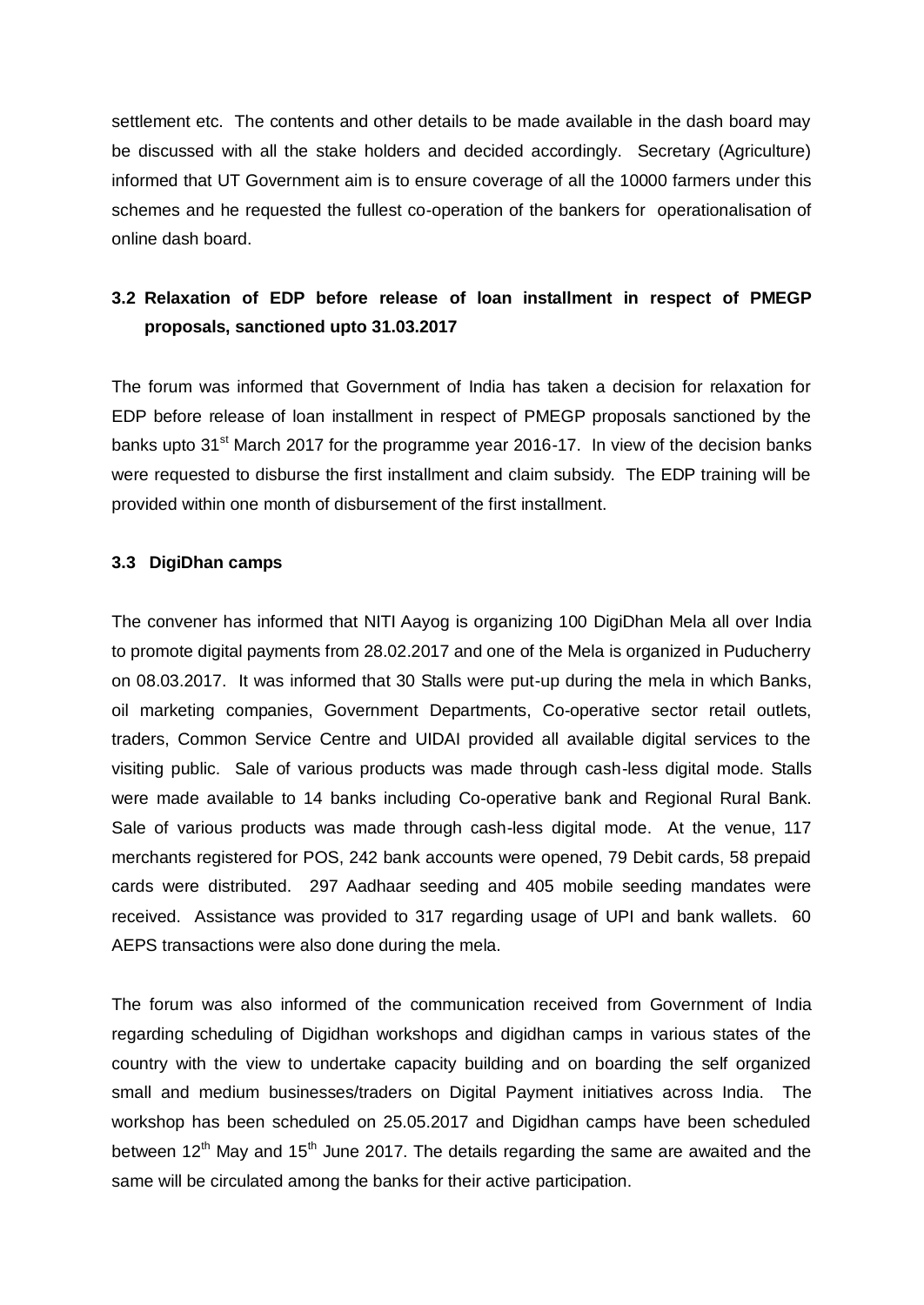#### **AGENDA: 4. Pradhan Mantri MUDRA Yojana (PMMY) & Stand-up India Scheme**

Banks in Union territory of Puducherry have been providing loans for starting self employment enterprises under appropriate scheme of MUDRA. As per the details of available in the MUDRA portal, the annual target of the scheme has been achieved. Development Commissioner has informed that even though the targets under Shishu and Kishore have been achieved the target under Tarun has not been achieved. Deputy Secretary, DFS has also expressed his concern regarding the same and requested banks to ensure achievement of the same. Executive Director informed that the eligible applications under Government Sponsored schemes like PMEGP can also be considered for achievement under PMMY. He requested bankers to ensure incorporation of proper code allotted for such loans in the MIS to be considered for achievement under PMMY also. All the banks have to ensure proper reporting through online portal. Candidates trained through self employment training institutions can be provided financial support under PMMY.

The convener informed that as per details available in the online portal banks have sanctioned 40 loans under stand-up India scheme as against the target of 506 allottees based on the availability of bank branches in UT of Puducherry. Various publicity measures are being undertaken by Lead Bank, SIDBI, NABARD and Government Departments to create awareness about the scheme. Awareness programme to bankers regarding this scheme was held on 03.03.2017 and the procedure for entering the data in the portal was explained. Banks are requested to update the off-line sanctions also in the portal before end of this month to improve our performance as only the data available in the portal would be taken into consideration by Government of India.

### **AGENDA: 5 – PMJDY & DBT**

The forum was informed that under Pradhan Mantri Jan Dhan Yojana (PMJDY) Banks continue to open accounts to new members of the households. The banks were requested to invariably seed the mobile and Aadhaar numbers while opening the accounts itself so that Aadhar seeding percentage will goes up and SMS sent regarding credit of DBT amount. As on 01.03.2017 Rupay Cards have been issued to 121986 accounts out of the 124068 PMJDY accounts and Aadhaar seeding has been done in 111510 accounts. In UT of Puducherry the Aadhaar seeding percentage for all SB account is around 70%. Banks are requested to take initiatives to ensure 100% completion of Aadhaar and Mobile seeding in PMJDY acs and general SB accounts. Banks were requested to conduct special drive to focus on seeding of aadhaar and mobile number in all operative, individual savings banks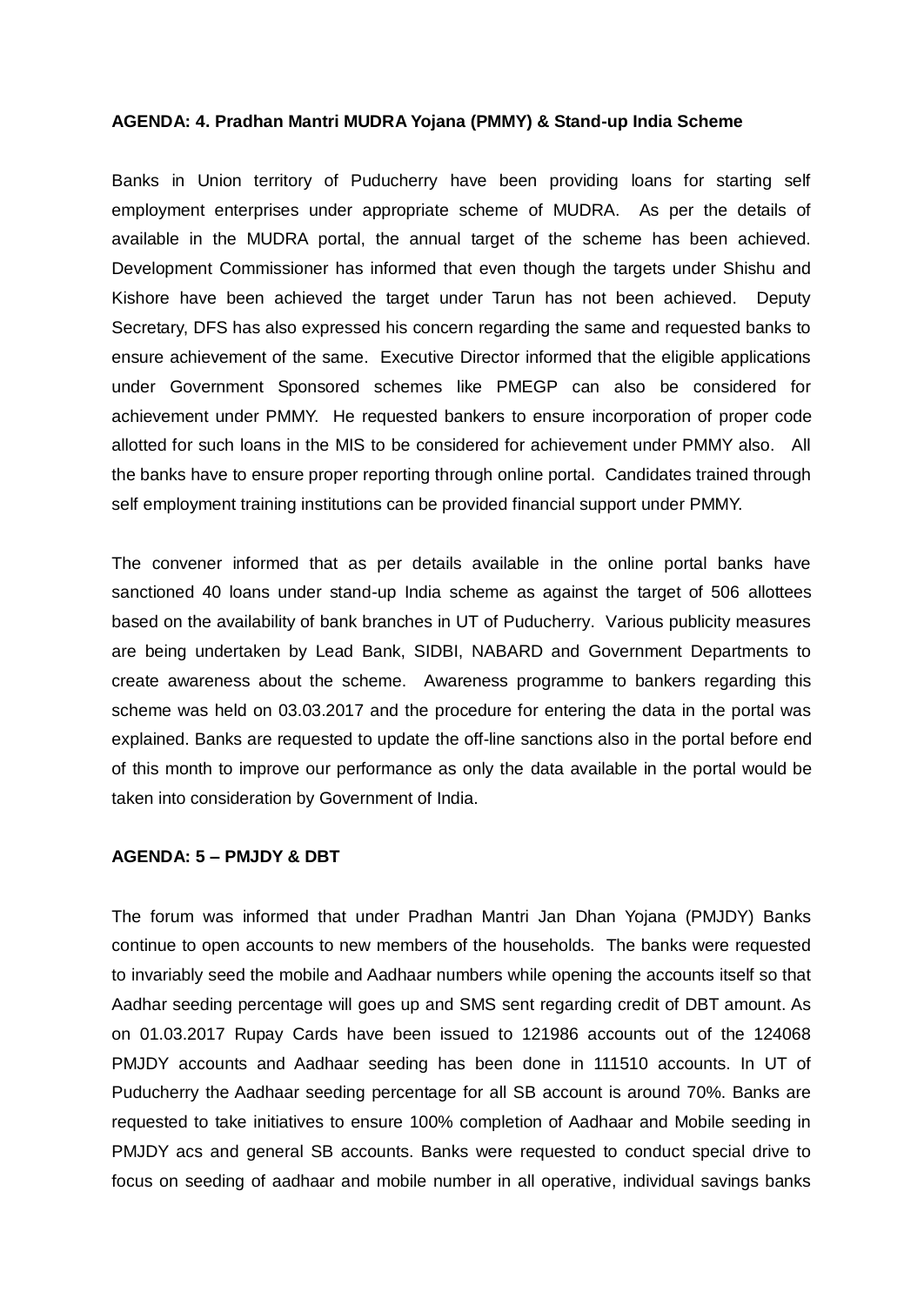accounts. The account holders have been also given an option for not seeding the Aadhaar for the reason viz. Aadhaar not enrolled, Aadhaar seeded with other bank, not willing to seed Aadhaar and account holder unavailable. All the banks are requested to review the pending accounts where Aadhaar and mobile number is to be seeded based on the present guidelines of individual operative SB accounts and ensure Aadhaar seeding to these accounts after obtaining the consent from the accounts holder. Banks are requested to conduct campaigns at regular intervals and ensure completion of the same. A special banker meeting conducted on 03.03.2017 and Digi Dhan Campaign held on 08.03.2017 was utilized for the same.

With regard to payment of DBT, banks have been requested by the UT Government to ensure Payment of the Old Age pension amount to the beneficiaries at their place within reasonable period for which Government would be paying Rs.20/- per transaction. Payment of old age pension to bed ridden and persons above 80 has been initiated during the month of February 2017 on pilot basis with available BCAs. The scheme would be extended to all beneficiaries of OAP with effect from April 2017. Banks are requested to take immediate steps to identify and engage more BCs to cover entire beneficiaries' as requested by the Government of Puducherry. Executive Director suggested that operational area should be clearly demarcated otherwise there may be dispute. The ensuring of payment is also to be looked into and there should be a monitoring mechanism. Lead bank and the concerned department have to discuss the details so as to avoid any operational problems in future.

Convener informed that Government of India in the recent VC meeting has suggested for engaging Fair price shops (FPS) and Common Service Centre (CSC) as Business Correspondents of bank subject to extant RBI guidelines. In UTP 507 FPS and 90 CSC spread over rural and urban areas. Banks are requested to consider engaging them as BCs as per their area of operation and their requirement. Details would be discussed in the ensuing core committee meeting and placed in the next SLBC for information.

#### **AGENDA: 6 – Enrollment under 3 Social Security Schemes**

The forum was informed of the latest position of enrolment under PMJJBY, PMSBY and APY and were requested to continue their efforts to enroll the maximum beneficiaries under these 3 social security schemes. With regard to APY various campaigns are being conducted by PFRDA to bring at least 2% of eligible Indian population under APY ambit. Banks in UTP are also actively participating in these campaigns.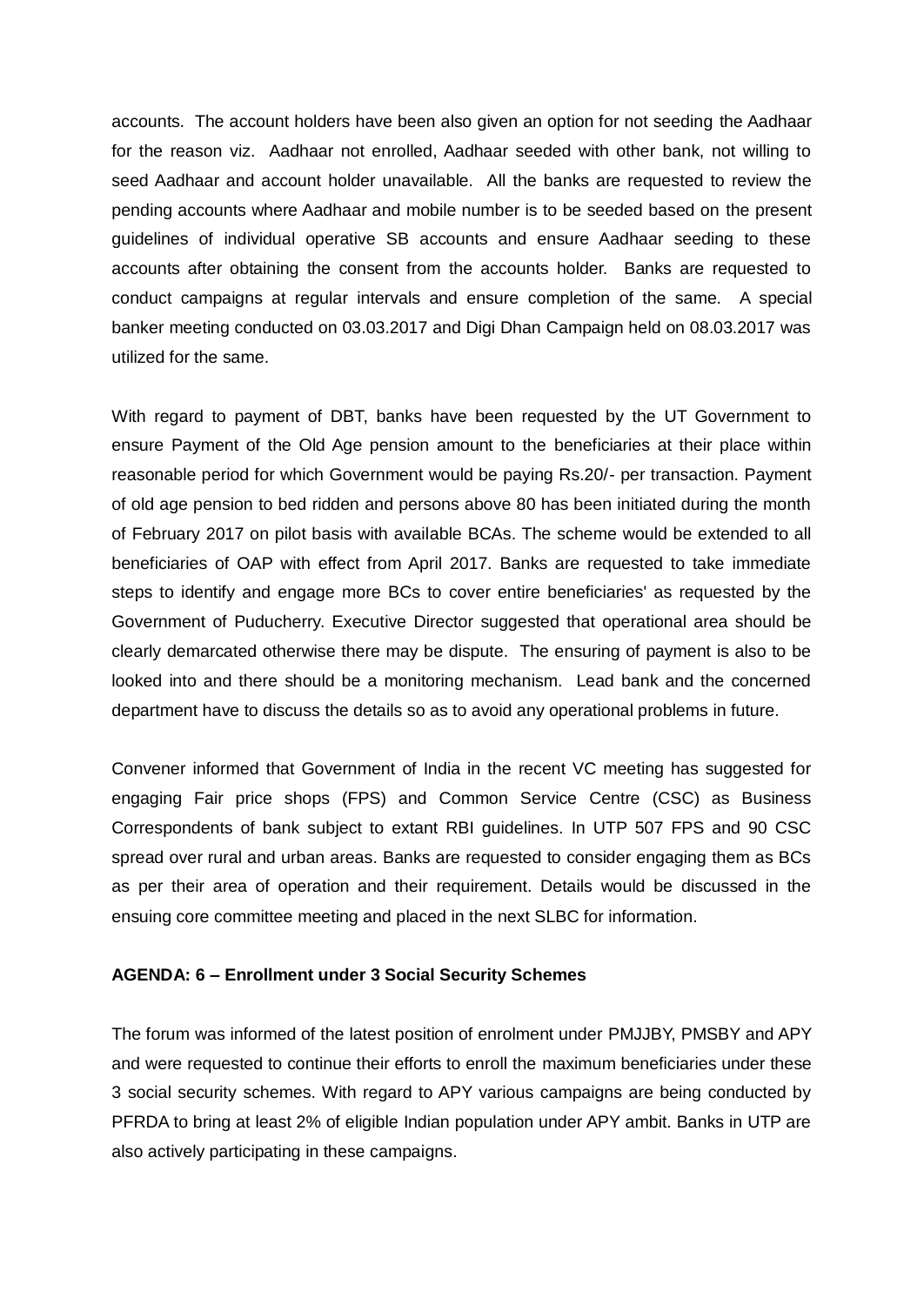### **Agenda 7 - FINANCIAL LITERACY AND TRAINING**

The convener informed the members of the progress made in Financial literacy and training and requested all the members to fully utilise the facilities. From 28.03.2009 to Dec- 2016, 8332 clients have availed counselling services provided through FLCC. Financial literacy campaigns have been conducted in all 19 skill centres and in 141 schools.2 New FLCs have been established by PBGB at Bahour and Karaikal in addition to Mobile literacy van. The various developments in Digital Payments have also been included in the financial literacy programmes. INDSETI- Since its establishment (2009) up to December 2016, 166 programmes has been conducted and 4474 candidates were trained.

### **Agenda 8 - Review of performance of Banks in U.T. of Puducherry**

As at the end of December 2016, Total bank branches in UTP is placed at 257 covering 43 banks.Out of which 84 branches are in rural areas and 173 branches are in semi-urban and urban areas. Per branch population for UTP works out to 4856 and for Karaikal it is placed at 4086. The position of deposit and Advances as on December 2016 is at Rs.14237.62 Crores and Rs.9959.08 Crores respectively. Due to demonitisation, growth in deposit was 16.35% and advances were 4.96% over March 2016. CD Ratio of UT is placed at 70% as on December 2016. Banks were requested to speed up their lending so to improve the CD ratio.

## **AGENDA 9 - Review of Performance under Annual Credit Plan 2016-17 (Position as on 31.12.2016)**

The aggregate Credit disbursement during nine months of 2016-17 amounted to Rs.1493.67 Crores against the target of Rs. 1481.34 crore, registering 101% achievement. All the banks were requested to enhance lending to ensure achievement of the target in the ensuing quarter.

#### **Agenda 10** - **Flow of Credit to Agriculture**

Banks in UT of Puducherry provided a short term loans to 80113 farmers to the tune of Rs.704.88 Crores and the total credit deployment by banks in the UT of Puducherry in the agriculture sector is Rs.743.23 Crores as against the annual target of Rs.956.44 Crores. Banks are requested to achieve the targets under MTL. The entire notified crop in notified area to be invariably covered under Fasal Bima Yojana.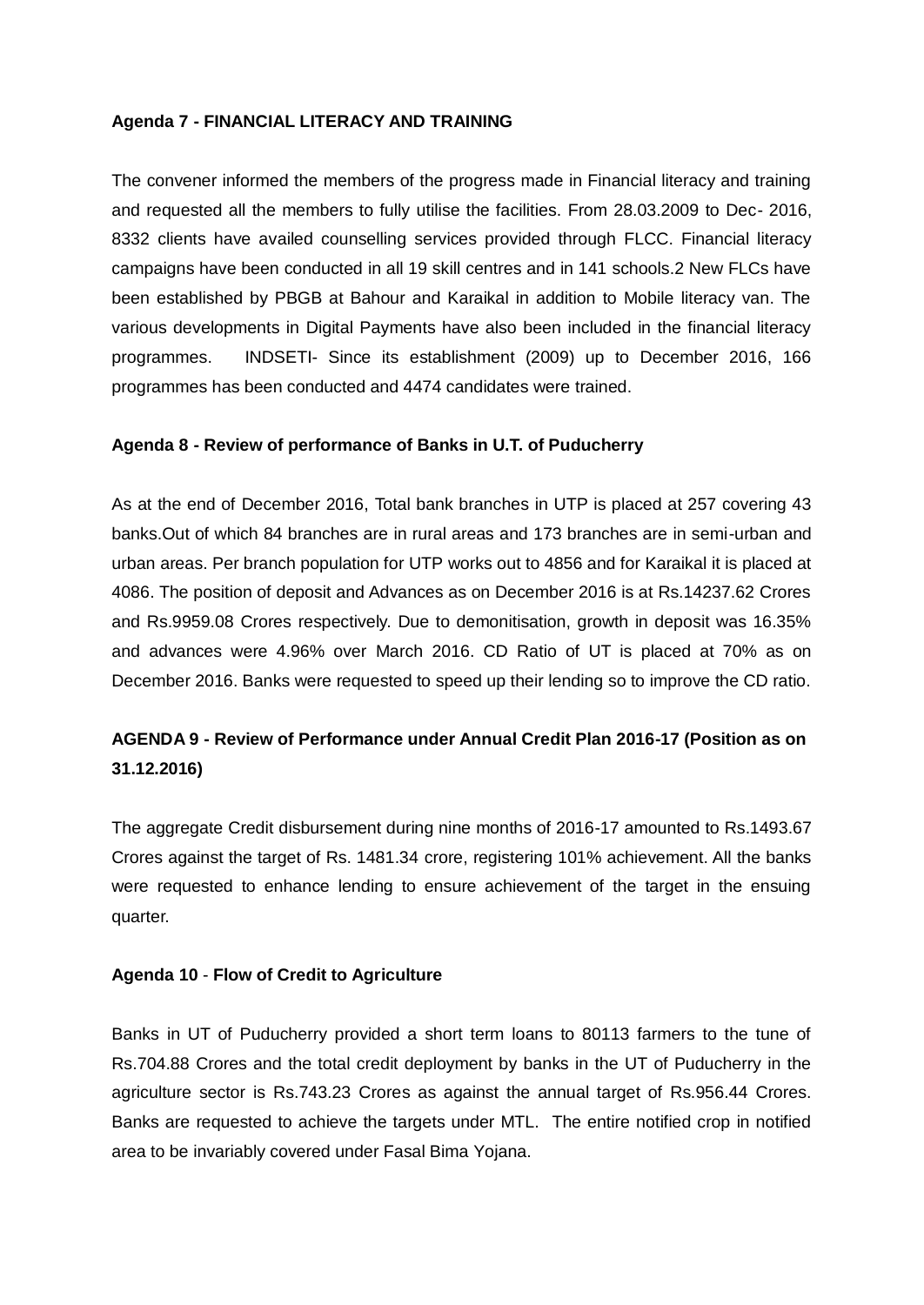#### **Agenda 11 - Performance under Housing, Educational loan and NFS loan.**

The forum was informed of the disbursement made during the review period under Housing loan which was at Rs.106.95 Crores covering 1629 accounts. The outstanding advance in Educational loan as on 31.12.2016 was Rs.395.89 Crores. Banks in UTP have disbursed loan assistance to 1524 students for a sum of Rs.21.59 Crores. Under the non-farm sector credit flow was to a tune of Rs.243.22 Crores. Banks were informed that under other priority sector, targets have been assigned to banks for Export Credit, Renewable Energy and Social Infrastructure also. All the banks are requested to classify the advances accordingly and report the same so as to present the details for review.

#### **Agenda 12 - Disbursement to Women, Minorities and SC/ST Community.**

Convener informed that the bank advance to minority communities stood at Rs.970.78 Crores as on 31.12.2016. These accounts to 15.04% of the total advances and banks have disbursed an amount of Rs.82.49 Crores to 10032 beneficiaries of Minority Communities during the period under review. Advance to SC/ST communities as on 31.12.2016 was Rs.692.69 Crores and disbursed an amount of Rs.59.69 Crores covering 4674 accounts. In all, 12894 women beneficiaries received Rs.146.74 Crores during the period under review.

## **Agenda 13 - Performance under Kisan Credit Card, SHG Credit Linkage and Joint liability groups.**

It was informed that Banks have issued 7546 new KCCs and extended credit assistance of Rs.55.93 Crores. During the period under review 713 new SHGs have opened bank accounts 1871 groups were credit linked to the tune of Rs.50.02 Crores and 635 groups' availed repeat finance amounting to Rs.19.99 Crores. Banks in UTP have extended credit to 102 Joint Liability Groups (JLGs) amounting to Rs.155.33 Lakhs. The forum requested the banks to actively participate in SHG and JLG financing.

# **Agenda 14 - Performance under Government Sponsored Schemes in UT of Puducherry**

The forum was informed of the performance under PMEGP and MUPSES and banks were requested to dispose the applications received from line departments as per time line stipulated by RBI. Now, PMEGP applications are to be submitted through online mode only by the beneficiaries. Banks are requested to log in online to view the status of the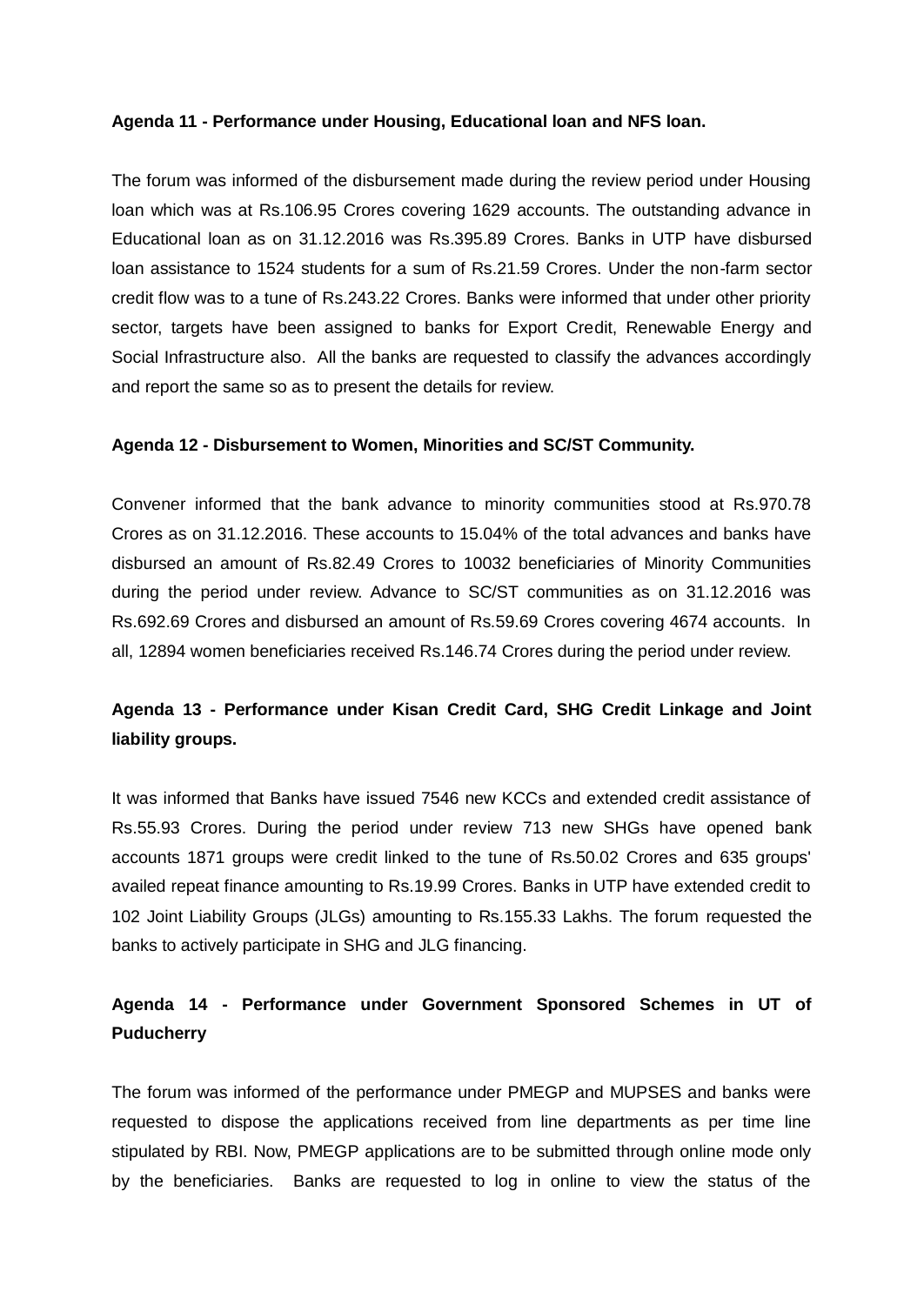applications and update the sanction details. As per the latest information under PMEGP an amount of Rs.336.85 lakhs have been sanctioned benefiting 69 beneficiaries involving margin money of Rs. 104.45 lakhs. Banks are requested to claim the margin money immediately so as to ensure achievement of target. As on Feb 2017, Rs.290.16 lakhs has been sanctioned under MUPSES covering 343 beneficiaries and margin money to the tune of Rs. 99.69 lakhs released to the respective bank branches. The line departments were requested to inform the targets under PMEGP, MUPSES, NRLM, NULM and other schemes for the ensuing programme year 2017-18.

## **Agenda 15 - Review of Recovery Performance under Government Sponsored Schemes**

The forum was informed that the rate of recovery recorded under Priority Sector was 76%. The comparative details of NPA as at last quarter and current quarter was also informed to the members. All the banks were requested to furnish full and complete DCB and NPA details.

#### **Agenda 16 – Submission of LBR 2 and LBR 3 Returns**

SLBC convener has appreciated the member banks for their co-operation in ensuring 100% submission of Lead Bank Returns and requested them to maintain the same in the ensuing quarters too.

#### **Agenda 17 – Success Stories**

#### **Success stories of an entrepreneur were presented for information of the forum.**

Shri Prathish, who has studied up to B.Tech., and had a brief stint at private concern. Sensing the market demand for paper bags which is bio degradable in nature, in contrast to Plastic started his own firm M/s. Easy Pickers company for manufacture of paper bags with a production capacity of 6,72,000 BAGS per year and an annual turnover of Rs.40 Lakh . He availed loan from Indian Bank Vilianur branch under PMEGP Scheme. Now he is providing employment to around 10 persons.

#### **Table Agenda - Launching of Annual Credit Plan (ACP) 2017-18**

SLBC convener has informed of the salient features of proposed Annual Credit Plan for the year 2017-18. The outlay is placed at Rs.2643.23 crores showing an increase of Rs.446.79 crores over the plan outlay of 2016-17. In percentage terms it works out to 20.34% growth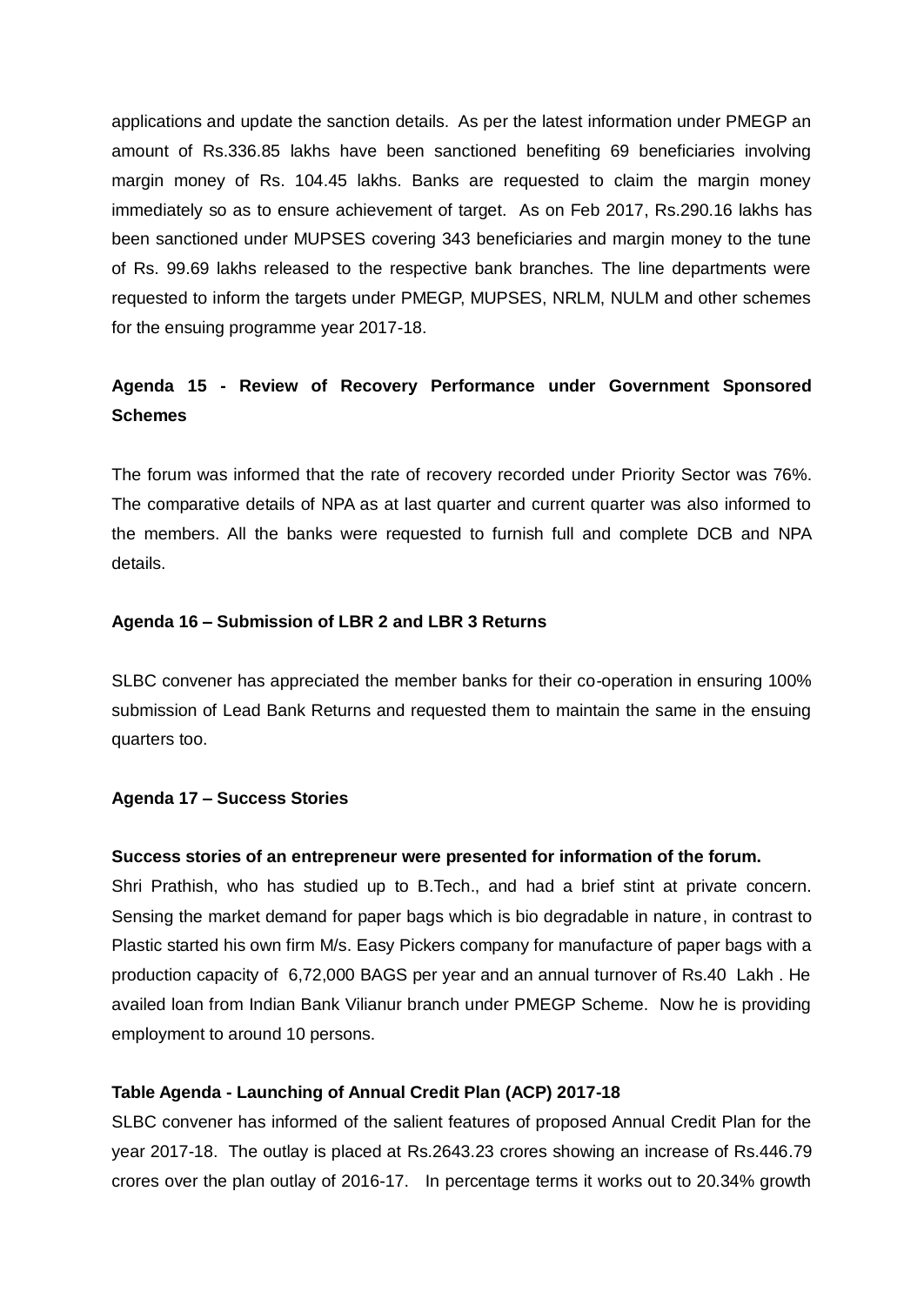rate. The MSME Sector shall be provided with Rs.562.63 Crores accounting for a share of 21.29% of the total outlay as compared to Rs.450 Crores allocated during 2016-17 which is 25% more allocation than last year. Agriculture sector has been provided with 1162.63 Crores accounting for a share of 43.99% of the total outlay as compared to Rs.956.44 Crores allocated during 2016-17 which is almost 21.5% more allocation than last year. The outlay to various heads under other priority sector is projected at Rs.917.97 crores against the outlay of Rs.790.00 crores during 2016-17 an increase of Rs.127.97 crores amounting to increase of 16.20%. The forum approved the Annual Credit Plan 2017-18 for Rs. 2643.23 crores and the plan booklet were released by dignitaries on the dais.

#### **Agenda 17- Any other matter with the permission of the Chair**

#### **Representation received from Pondicherry Modern Rice Mill Owner Association.**

Shri G. Malarkannan, Director, Industries and Commerce presented the representation received from Pondicherry Modern Rice Mill Owners Association who availed finance from banks in UT of Puducherry. The Rice mills were severely affected by Thane Cyclone and due to various natural calamities the loans could not be repaid in time which has resulted in most of the loans being classified as NPA. Director, Industries, Government of Puducherry elaborating on the subject informed that due to NPA classification their requirement for fresh finance has been blocked. In view of the same they have requested for concession in interest for the loans, restructuring of their outstanding debt and reasonable holiday period for repayment of the same. They have also requested for additional working capital and term loans to meet the cost of additional machinery. Chief General Manager, Reserve Bank of India told that restructuring guidelines were given to banks. The same has been adopted by boards of the banks. RBI is also issued guidelines to be followed during Natural Calamities. All the banks have their own policy of restructuring of loans. Hence, the individual borrowers may take-up with their financing bank for amicable solution to the grievances as per the extant guidelines.

#### **Non-acceptance of Rs.10 Coins by traders and other establishments**

The forum was informed of the RBI communication of some specific instances of nonacceptance of Rs.10 coins by traders and other establishments. They have requested banks to include the information regarding various currencies and its acceptance in all the awareness programmes being conducted by banks.

The meeting concluded with vote of thanks by Mr. T Adithya Verma, Assistant General Manager, State Bank of India, Puducherry.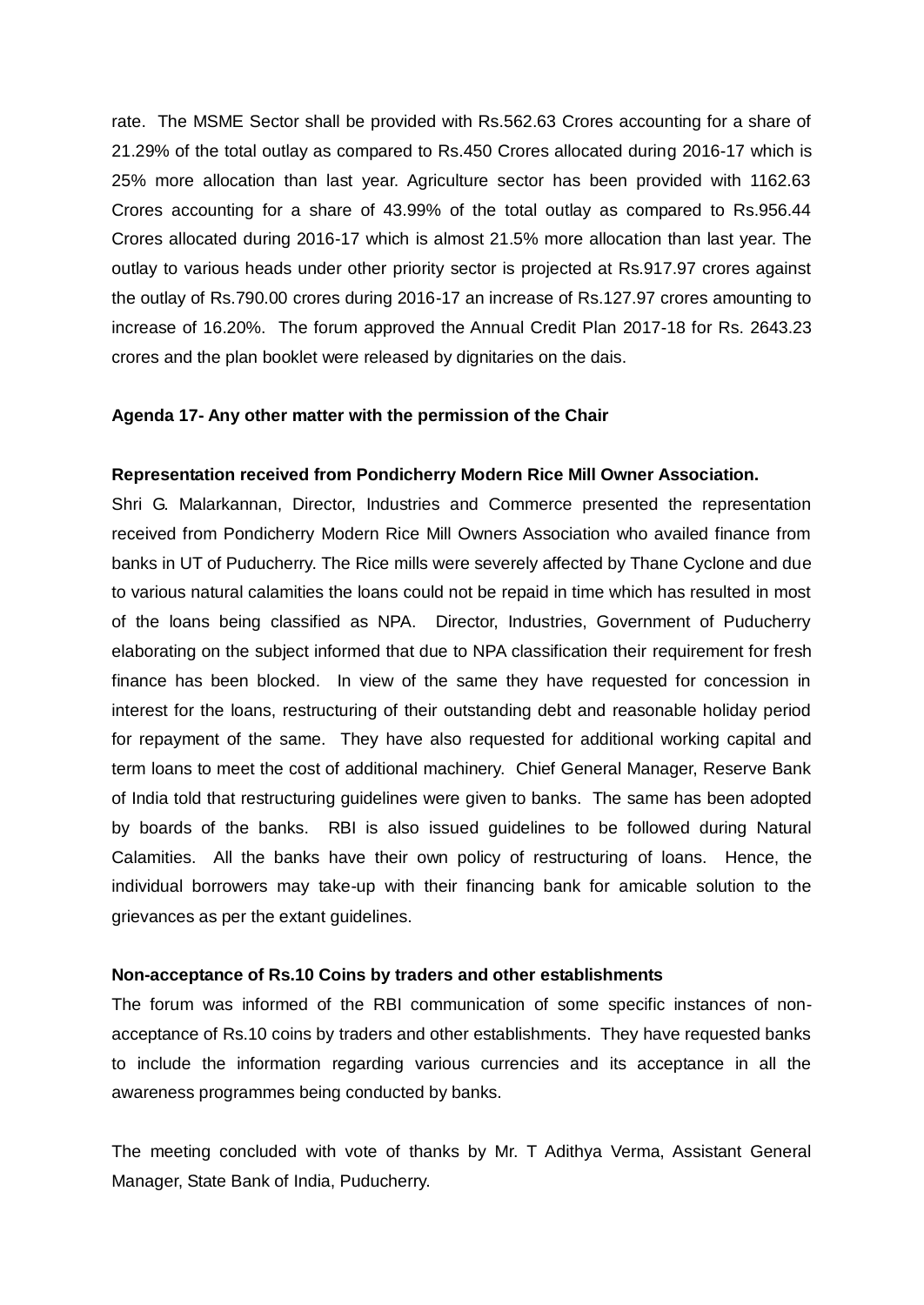## **List of participants of the SLBC convened on 20.03.2017**

| S.No. | Name (Sarvashri)       | <b>Designation</b>              | <b>Institution</b>       |
|-------|------------------------|---------------------------------|--------------------------|
|       | V Narayanasamy         | Hon'ble Chief Minister          | Government of Puducherry |
| 2.    | M Kandasamy            | Hon'ble Welfare Minister        | Government of Puducherry |
| 3.    | M K Bhattacharya       | <b>Executive Director</b>       | <b>Indian Bank</b>       |
| 4.    | G Narendra Kumar I A S | <b>Development Commissioner</b> | Government of Puducherry |
| 5.    | A K Dogra              | Deputy Secretary, DFS, MOF      | Government of India      |
| 6.    | D Manikandan I A S     | Secretary (Agriculture)         | Government of Puducherry |
| 7.    | Kesavan                | <b>Chief General Manager</b>    | RBI, Chennai             |
| 8.    | <b>Mildred Xess</b>    | General Manager                 | NABARD, Chennai          |
| 9.    | S Mohana               | General Manager                 | RBI, Chennai             |
| 10.   | Deepa S Raj            | Director, DEAP                  | RBI, Chennai             |
| 11.   | B Veeraraghavan        | Deputy General Manager          | Indian Bank, Chennai     |
| 12.   | D Devaraj              | DGM, SLBC Convenor              | Indian Bank, Puducherry  |

## **BANKS/FINANCIAL INSTITUTIONS**

| S.No.             | Name (S/Shree)         | <b>Designation</b>               | <b>Bank</b>                 |
|-------------------|------------------------|----------------------------------|-----------------------------|
| 1.                | Manoranjan Sahu        | Chairman                         | <b>PBGB</b>                 |
| $\overline{2}$ .  | PA Sankaranarayanan    | <b>Assistant General Manager</b> | <b>Indian Bank</b>          |
| $\overline{3}$ .  | P Subramanian          | <b>Assistant General Manager</b> | <b>Indian Bank</b>          |
| 4.                | T Adithya Varma        | <b>Assistant General Manager</b> | <b>SBI</b>                  |
| 5.                | K Dhanasekar           | <b>Assistant General Manager</b> | Canara Bank, Puducherry     |
| 6.                | M Veerabhadran         | <b>Assistant General Manager</b> | <b>UCO Bank</b>             |
| $\overline{7}$ .  | Paritosh Kumar         | <b>Assistant General Manager</b> | Bank of India               |
| $\overline{8}$ .  | M Mounisamy            | <b>Assistant General Manager</b> | <b>City Union Bank</b>      |
| 9.                | S Murali               | Managing Director                | <b>PSCB</b>                 |
| 10.               | N Somasekar            | <b>Divisional Manager</b>        | Canara Bank                 |
| $\overline{11}$ . | P Anbu Kamaraj         | Chief Manager (LDM)              | <b>Indian Bank</b>          |
| $\overline{12}$ . | S R Tagore             | <b>Chief Manager</b>             | Bank of Baroda              |
| 13.               | S Kannan               | <b>Chief Manager</b>             | <b>ICICI Bank</b>           |
| 14.               | $\overline{V}$ Kumaran | <b>Chief Manager</b>             | <b>ICICI Bank</b>           |
| 15.               | Anantharaman           | <b>Chief Manager</b>             | <b>Indian Overseas Bank</b> |
| 16.               | C D Maharana           | <b>Chief Manager</b>             | Union Bank of India         |
| 17.               | Mohan Kumaramangalam   | <b>Chief Manager</b>             | <b>City Union Bank</b>      |
| $\overline{18}$ . | R Janardhan            | <b>Cluster Head</b>              | Equitas SF Bank             |
| 19.               | S Loganathan           | Counsellor                       | FLCC, Puducherry            |
| $\overline{20}$ . | P Augilane             | Director                         | <b>INDSETI, Puducherry</b>  |
| $\overline{21}$ . | Prakash Meena          | Senior Manager                   | Vijaya Bank                 |
| $\overline{22}$ . | K V K Kishore Babu     | Senior Manager                   | Dena Bank                   |
| 23.               | <b>B Rajesh Kumar</b>  | <b>Assistant Vice President</b>  | <b>HDFC Bank</b>            |
| 24.               | K Pavan Kumar          | Senior Manager                   | Syndicate Bank              |
| 25.               | S Parthipan            | Senior Manager                   | Axis Bank                   |
| $\overline{26}$ . | D Jacob                | Senior Branch Manager            | South Indian Bank           |
| $\overline{27}$ . | Meenakshi Sundaram     | Senior Manager                   | <b>Federal Bank</b>         |
| 28.               | U Prakash Chandra      | Senior Branch Manager            | Karnataka Bank              |
| $\overline{29}$ . | T Umanath              | Senior Manager                   | <b>Corporation Bank</b>     |
| $\overline{30}$ . | V Saravanan            | <b>LDO</b>                       | <b>RBI Chennai</b>          |
| $\overline{31}$ . | Uma Gurumurthy         | <b>DDM</b>                       | <b>NABARD</b>               |
| $\overline{32}$ . | V Venkata Narayana     | <b>Branch Manager</b>            | State Bank of Mysore        |
| 33.               | P Janaki               | <b>Branch Manager</b>            | Bank of Maharashtra         |
| 34.               | S Seshadri             | <b>Branch Manager</b>            | Punjab and Sind Bank        |
| 35.               | M Yuvaraj              | Manager (RD)                     | Indian Overseas Bank        |
| $\overline{36}$ . | A Arunachalam          | Manager (DISCO)                  | State Bank of India         |